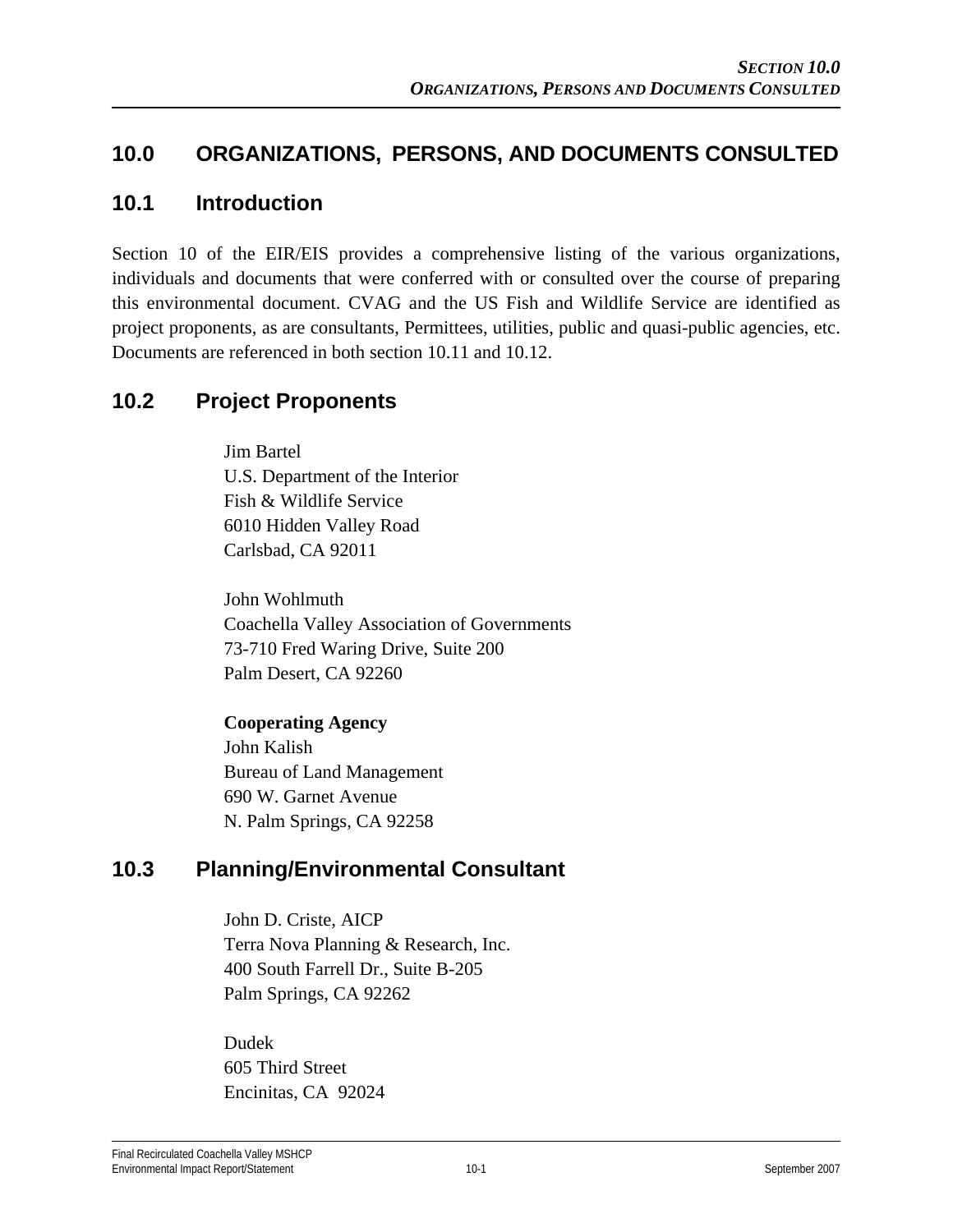## **10.4 Biological Consultants/Trails Plan**

Rachelle Huddleston-Lorton Gavin Wright Bureau of Land Management 690 W. Garnet Avenue N. Palm Springs, CA 92258 John Wehausen, Ph.D. Lawrence F. LaPre, Ph.D.

### **10.5 Cultural Consultants/Trails Plan**

Wanda Raschkow Bureau of Land Management 690 W. Garnet Avenue N. Palm Springs, CA 92258

CRM Tech 4472 Orange Street Riverside, CA 92501

### **10.6 County of Riverside**

Supervisor Jim Venable Supervisor Roy Wilson Supervisor Marion Ashley Riverside County Office of the Agricultural Commissioner Riverside County Counsel, Karin Watts-Bazan Riverside County Waste Resources Management District, Leslie B. Likins Riverside County Flood Control and Water Conservation District, Zully Smith Riverside County Farm Bureau, Robert Eli Perkins County of Riverside Regional Parks and Open Space District, Paul Fransden Riverside County Fire Department Riverside County Planning Department, Paul Clark, Jerry Joliffe Riverside County Sheriff's Department Riverside County Transportation Department Riverside County Transportation and Land Management Agency, Carolyn Syms-Luna, Richard Lashbrook Riverside County Waste Resources Management District, Katherine Gifford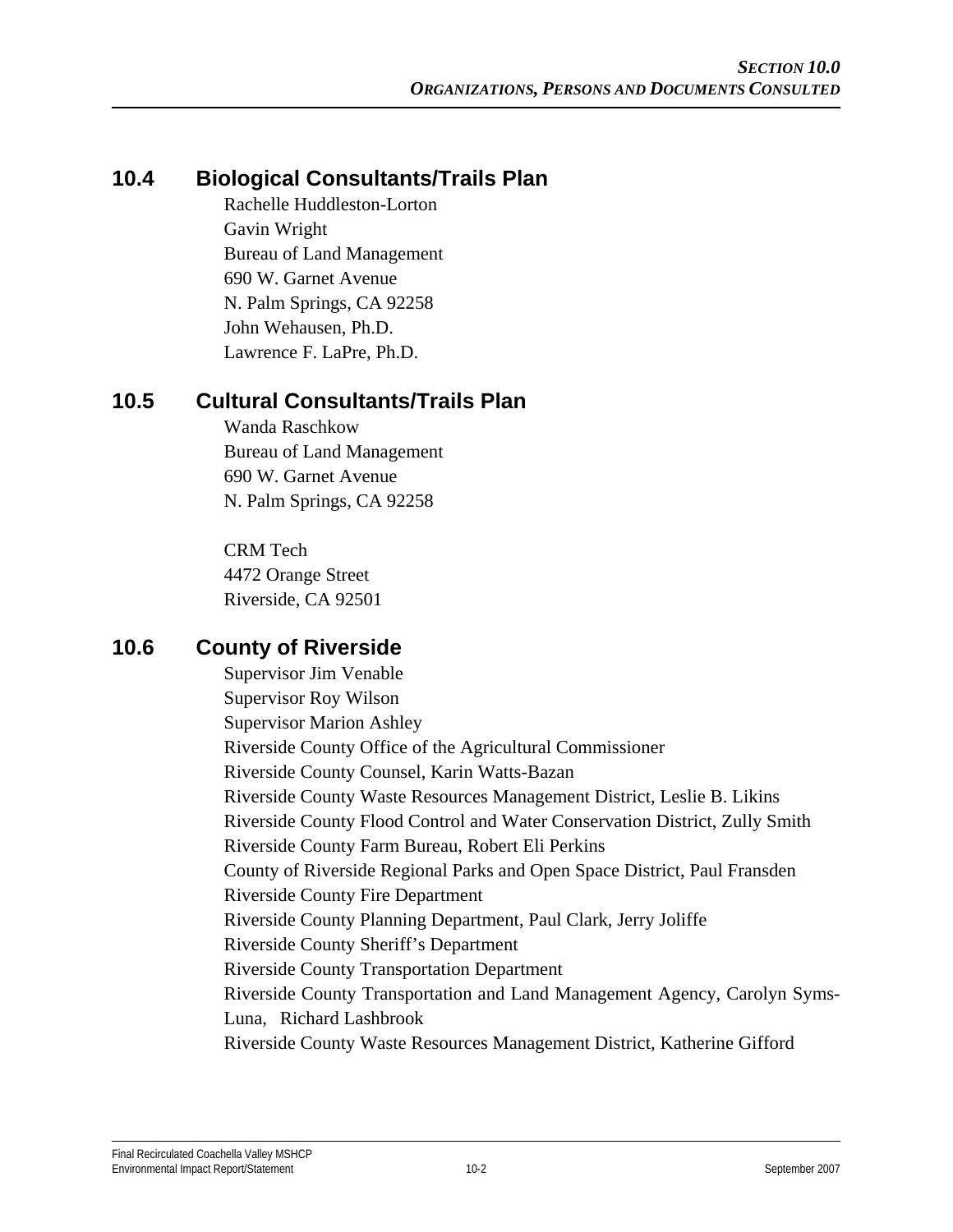#### **10.7 Cities**

City of Cathedral City, Cynthia Kinser, Planning Department City of Coachella, Susan Williams, Planning Department City of Desert Hot Springs Planning Department City of Indian Wells, Corrie Kates, Planning Department City of Indio, J. Luis Lopez, Senior Planner, Planning Department City of La Quinta, Jerry Herman, Community Development Department City of Palm Springs, Doug Evans, Planning & Building Department City of Rancho Mirage, Robert Brockman, Community Development Department

#### **10.8 Utilities**

Coachella Valley Water District Desert Hot Springs Cablevision Desert Valley Disposal Desert Water Agency Imperial Irrigation District Metropolitan Water District Mission Springs Water District Myoma Dunes Water Company Southern California Edison Southern California Gas Company Sunline Transit Authority Time Warner Verizon Waste Management of the Desert

#### **10.9 Public and Quasi-Public Agencies**

South Coast Air Quality Management District, Steve Smith **Caltrans** SunLine Transit Agency Coachella Valley Water District, Steve Robbins and Tom Levy Desert Water Agency, Dan M. Ainsworth Metropolitan Water District of Southern California, Laura J. Simonek Mission Springs Water District Riverside County Flood Control and Water Conservation District, Zully Smith Salton Sea Authority, Tom Kirk Federal Emergency Management Agency, Sandro Amaglio Riverside County Waste Resources Management District, Leslie B. Likins California Office of Planning & Research Riverside County Counsel, Karin Watts-Bazan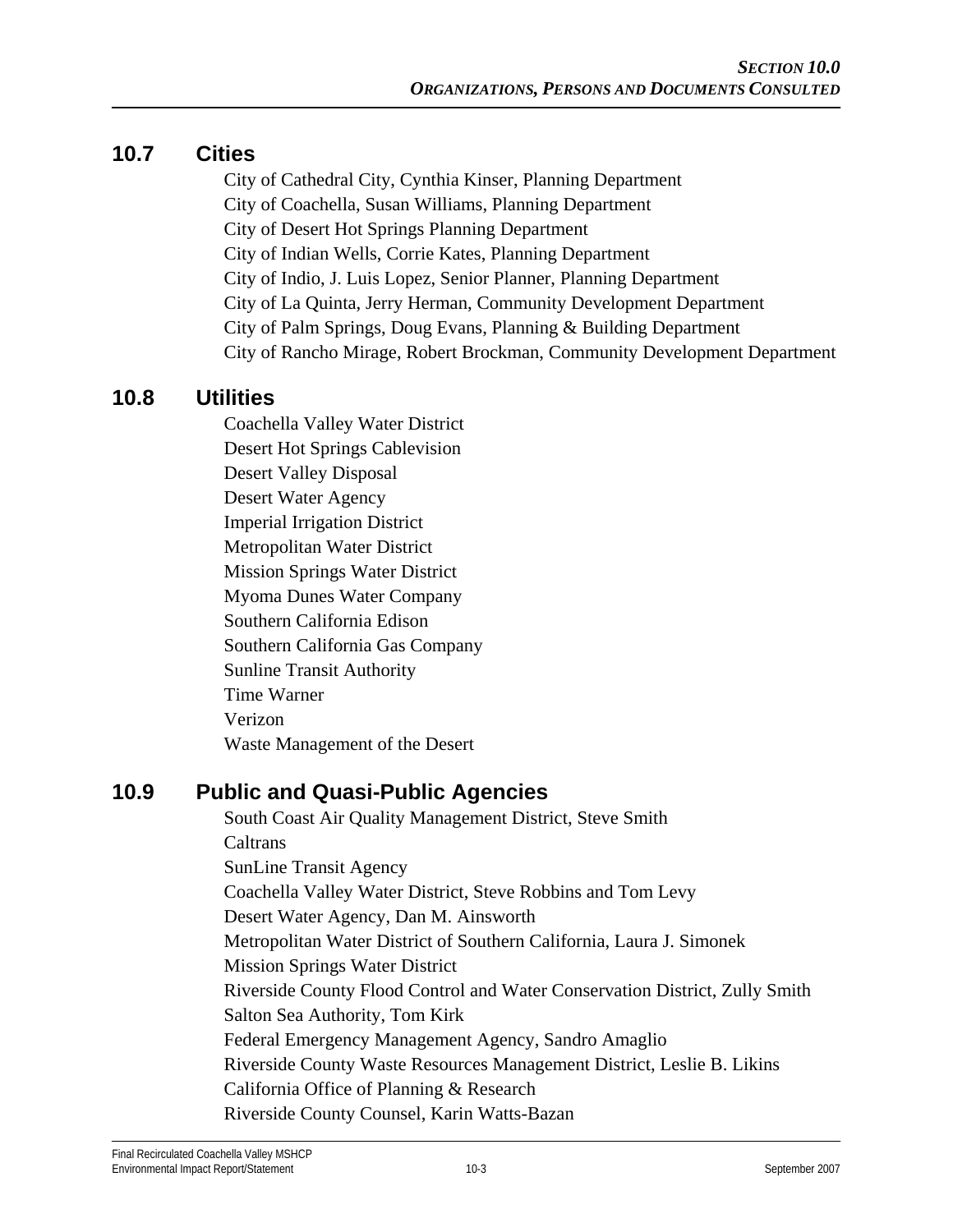Southern California Association of Governments, J. David Stein Coachella Valley Mosquito & Vector Control District, Donald E. Gomsi Riverside County Farm Bureau, Robert Eli Perkins U.S. Department of the Interior National Park Service, Ernest Quintana

## **10.10 Organizations and Interested Parties**

Best Best & Kreiger, LLP, Robert W. Hargreaves Building Industries Association of Southern California California Off Road Vehicle Association, Inc Center for Biological Diversity Coachella Valley Hiking Club Cox, Castle & Nicholson,LLP Desert Riders Granite Construction Company Mine Reclamation Corporation Sierra Club Wildlife Management Institute

### **10.11 Documents**

- SCAQMD Public Notice on the Board consideration to Adopt the Coachella Valley Portion of the Transportation Conformity Emission Budgets for Ozone Precursors for the Southeast Desert Modified Air Quality Management Area Ozone Non-attainment Area, prepared by South Coast Air Quality Management District, November 6, 2003.
- Coachella Valley PM10 Attainment Redesignation Request and Maintenance Plan, prepared by South Coast Air Quality Management District, September 1996.
- Long-Term Sand Supply to Coachella Valley Fringe-Toed Lizard (uma inornata) Habitat in the Northern Coachella Valley, California. Griffiths, P.G., Robert H. Webb, Nicholas Lancaster, et al. US Geological Survey. August 29, 2002.
- Administrative Review Draft, Coachella Valley Multiple Species Habitat Conservation Plan/Natural Communities Conservation Plan, prepared by Coachella Valley Mountains Conservancy, January 2004.
- Recovery Plan for Bighorn Sheep in the Peninsular Ranges, California, Rubin, Ester, et al. US Department of the Interior, Fish and Wildlife Service. October 2000.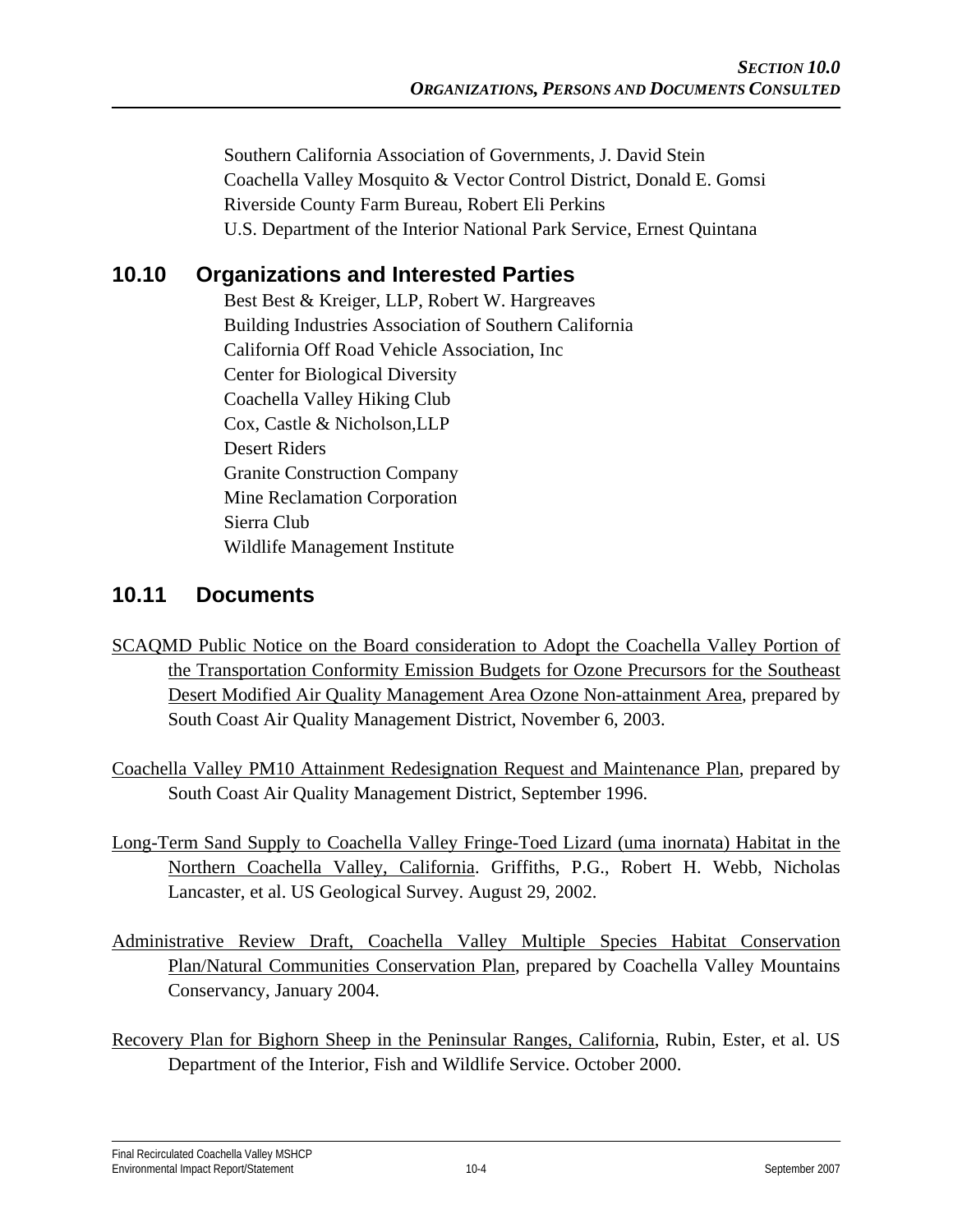- Final Draft Tribal Habitat Conservation Plan for the Agua Caliente Indian Reservation, Palm Springs, California. Prepared by the Agua Caliente Band of Cahuilla Indians. November 2002.
- Biological Opinion: Endangered Species Consultation on the Proposed Union Pacific Railroad Track Upgrade, Yuma Subdivision - Phase II, Riverside County, California. Prepared by the US Fish & Wildlife Service. 2002.
- Administrative Draft Review, Coachella Valley Multiple Species Habitat Conservation Plan/Natural Communities Conservation Plan, prepared by Coachella Valley Mountains Conservancy, December 2003.
- Draft Coachella Valley Multiple Species Habitat Conservation Plan GIS Database. Coachella Valley Association of Governments and US Bureau of Land Management. December, 2003.
- Coachella Valley Multiple Species Habitat Conservation Plan GIS Database. Coachella Valley Association of Governments and US Bureau of Land Management. April, 2003.
- Western Riverside County Multiple Species Habitat Conservation Plan and Final Environmental Impact Report/Statement. Prepared by the County of Riverside. Adopted 2003.
- The Cahuilla and the Santa Rosa Mountain Region: Places and Their Native American Association, Bean, Lowell J., Sylvia Brakke Vane and Jackson Young. Cultural Systems Research, Inc. for the US Bureau of Land Management. October, 1981.
- Recreation and Cultural Access Study, prepared by Terra Nova Planning & Research, Inc. for the Coachella Valley Association of Governments, 2000.
- Coachella Valley's Recent Economic History, California Employment Development Department data, Husing, John W. Ph.D., May 2003.
- Coachella Valley Economic Review, California Economic Development Department, Husing, John E., Ph.D., July 22, 2000.
- Coachella Valley Economic Review, California Board of Equalization, as shown in Exhibit 4, Husing, John E., Ph.D., July 22, 2000.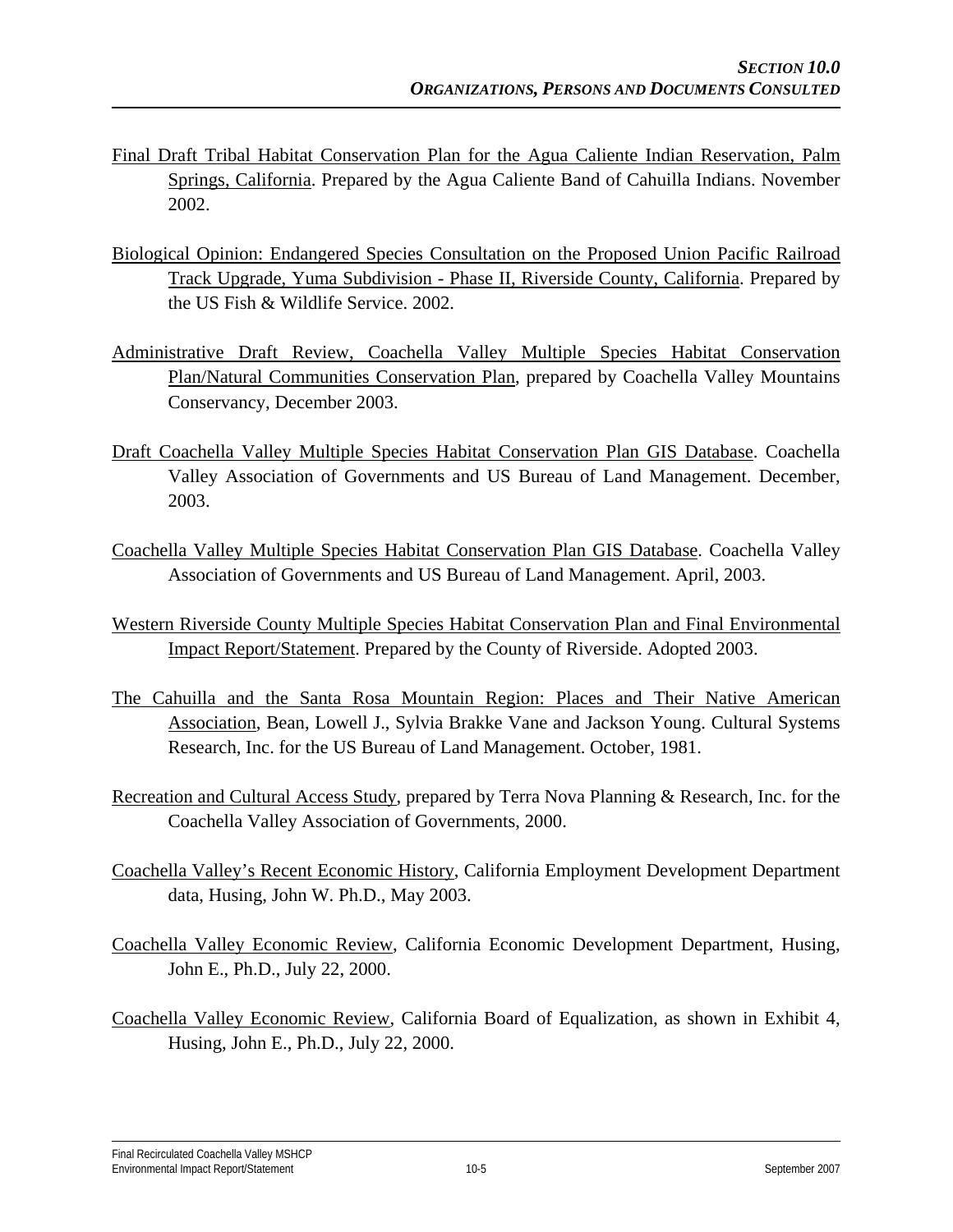- Fiscal Impact Analysis for the Coachella Valley Multiple Species Habitat Conservation Plan, Terra Nova Planning & Research, November, 2003.
- California Employment Development Department data, as provided in "Coachella Valley Economic Review, Husing, John E., Ph.D., July 22, 2000.
- Technical Background Report to the Safety Element of the General Plan for Cathedral City, Earth Consultants International, Inc., June 1999.
- Emerging Perspectives of the Salton Trough Region With an Emphasis on Extensional Faulting and Its Implications for Later San Andreas Deformation, Frost, Eric G., Steve C. Suitt, Mitra Fattahipour.
- Geology of the Southeastern San Andreas Fault Zone in the Coachella Valley Area, Southern California, Dibblee, Thomas W., Jr.
- Seismicity, 1980-86, Hill, David P., Jerry P. Eaton, and Lucile M. Jones, from the U.S. Geological Survey Professional Paper 1515, 1990.
- Tectonic Transpression and Basement-Controlled Deformation in San Andreas Fault Zone, Salton Trough, California, Sylvester, Arthur Q. and Robert R. Smith, The American Association of Petroleum Geologists Bulletin, Volume 60, Number 12, December 1976.
- Technical Background Report to the Safety Element for the General Plan of Palm Desert, Earth Consultants International, Inc., January 17, 2002.
- Fault Hazard Zones in California: Alquist-Priolo Earthquake Fault Zoning Act with Index to Earthquake Fault Zones Map,". Hart, Earl W., California Dept. of Conservation, Division of Mines and Geology, revised 1994.
- Technical Background Report, General Plan Update for the County of Riverside, Chapter 2: Geologic Hazards.
- Environmental Impact Report for the Desert Hot Springs General Plan. Prepared by Terra Nova Planning & Research, Inc. June 1, 2000. Seismic, Geologic and Flooding Hazards Sections of the Technical Background Report, prepared by Earth Consultants International. May 1997.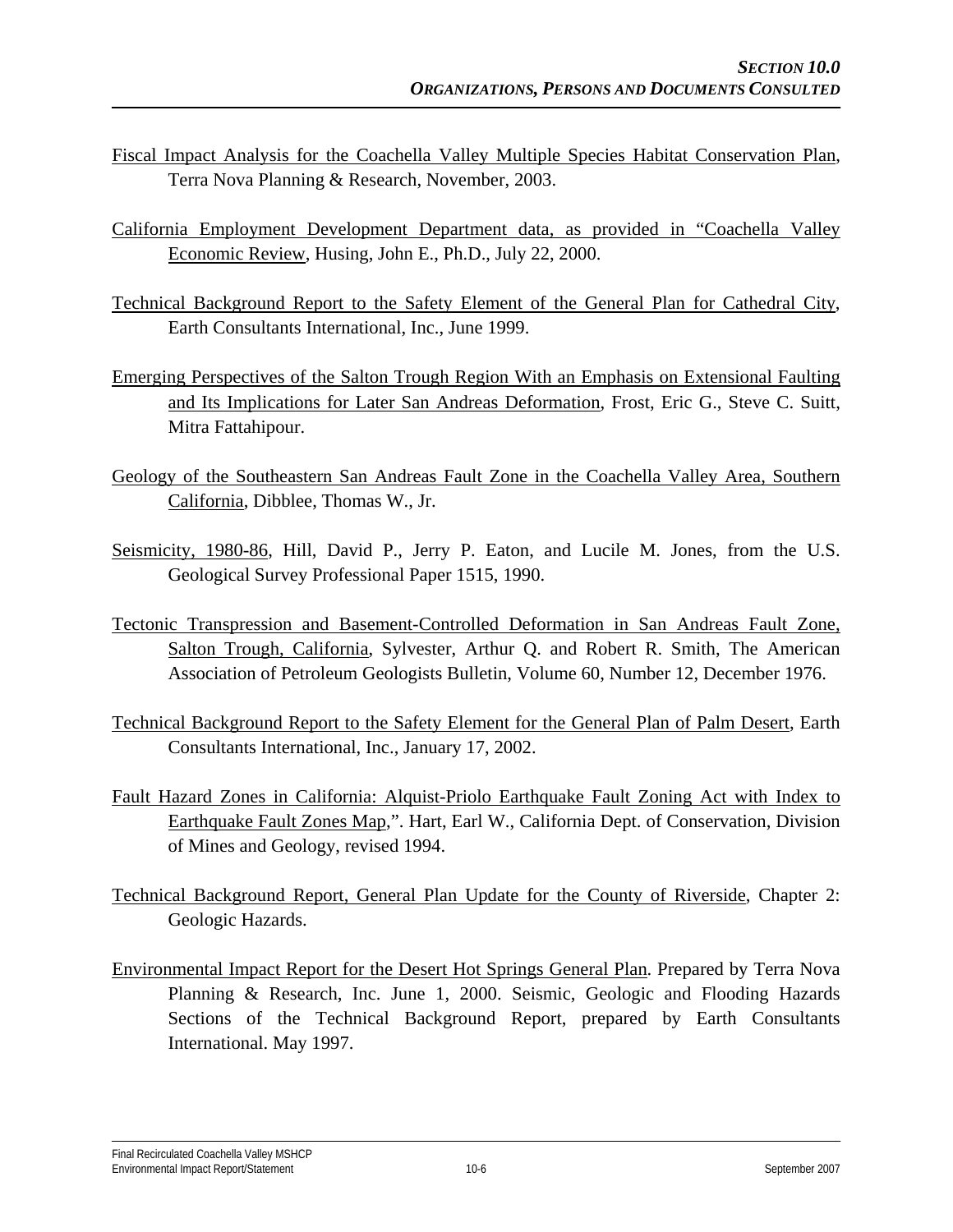- Technical Background Report, General Plan Update, City of Desert Hot Springs, Earth Consultants International, Inc., May 28, 1997.
- Mineral Land Classification: Aggregate Materials in the Palm Springs Production-Consumption Region., prepared by the California Department of Conservation Division of Mines and Geology, 1988.
- Final Subsequent Environmental Impact Report for Riverside County Surface Mining Permit No. 176, Amd. No. 1, prepared by Terra Nova Planning & Research, Inc. March 2002.

Resource Directory 2002, California Department of Food and Agriculture.

- Summary of County Agricultural Commissioners' Reports, Gross Values by Commodity Groups, California 1995-2000, as compiled and tabulated by the Southern California Association of Governments (SCAG).
- Soils Survey of the Riverside County Coachella Valley Area. US Department of Agriculture, Soil Conservation Service and University of California Agricultural Experimentation Station. September 1980.
- Farmland Mapping and Monitoring Program, Division of Land Resources Protection, California Department of Conservation, 2001.
- Resource Directory 1999 and 2000, California Department of Food and Agriculture.
- City of Palm Springs General Plan, Smith, Peroni & Fox, adopted March 3, 1993.
- City of Desert Hot Springs Comprehensive General Plan, prepared by Terra Nova Planning & Research, Inc., April 25, 2000.
- Riverside County General Plan and Program Environmental Impact Report, Prepared by the County of Riverside Transportation and Land Management Agency, adopted October 2003.
- Riverside County Comprehensive General Plan, Exhibit VI.34, adopted March 6, 1984 and revised June 3, 1993.
- Final Environmental Impact Report for the Palm Springs Annexation Study, Smith, Peroni & Fox, April 1993.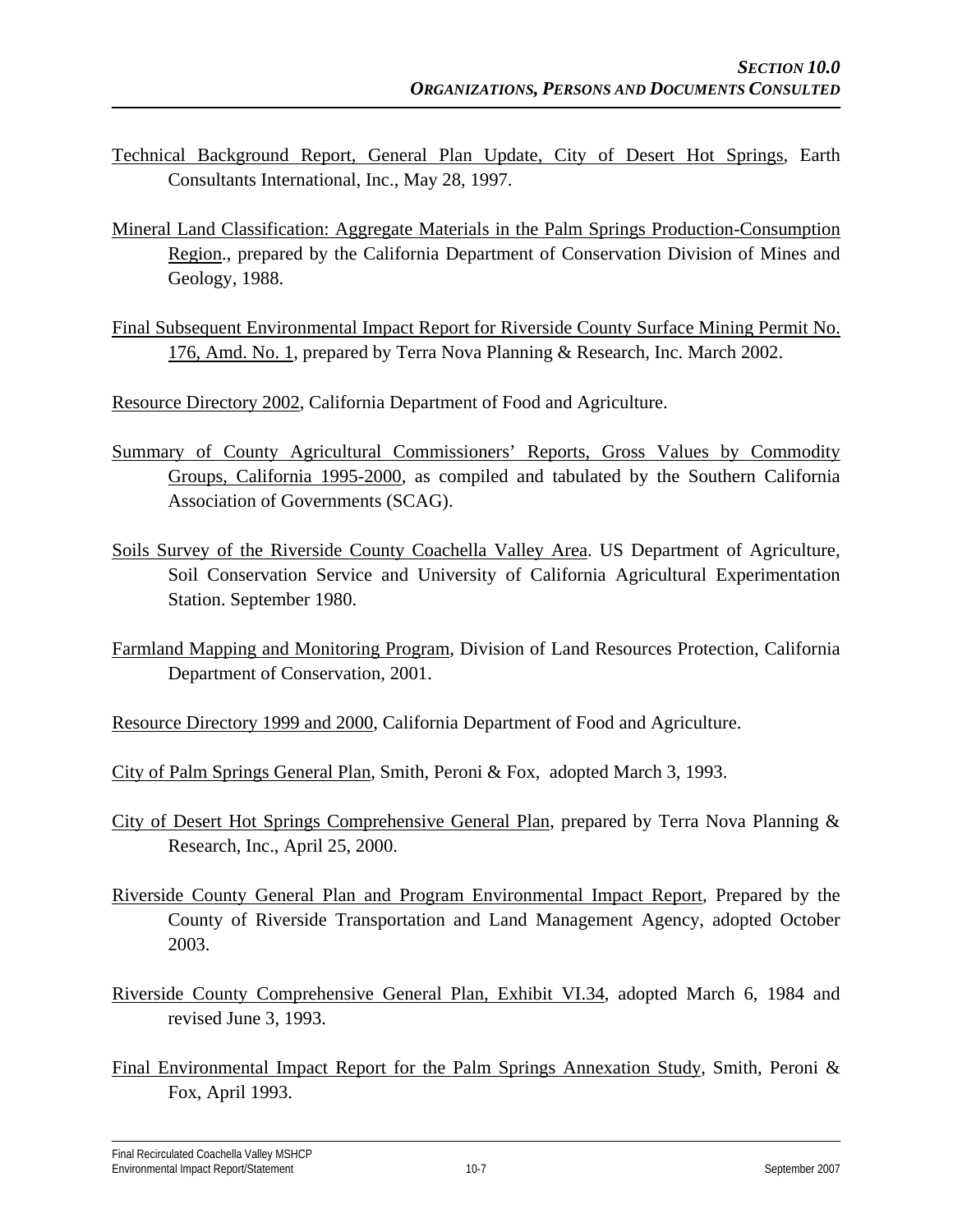Indio General Plan 2020, Volume II, Chambers Group, Inc., October 1993.

- City of Desert Hot Springs Draft Comprehensive General Plan, prepared by Terra Nova Planning & Research, Inc., April 25, 2000.
- Desert Hot Springs Noise Element Update Background Study, Endo Engineering, March 27, 2000.
- Guidelines for the Preparation and Content of the Noise Element of the General Plan, California Department of Health Services, 1990.
- Effects of Noise on Wildlife and Other Animals, prepared by Memphis State University under Contract 68-04-0024. December 31, 1971.

Cathedral City General Plan Update Noise Background Study, Endo Engineering, 2001.

- Acoustical Analysis Report for the Rancho Mirage General Plan Update, Hersh Acoustical Engineering, Inc., July 26, 1996.
- Palm Springs Regional Airport Master Plan and F.A. R. Part 150 Noise Compatibility Study Update, Coffman Associates, 1994.
- Acoustical Measurements of DOE/NASA MOD-O Wind Turbine at Plum Brook Station, Ohio, Solar Energy Research Institute, June 1983.
- Measuring and Calculating Sound Levels, Danish Wind Industry Association, September 9, 2000.
- Hersh Acoustical Engineering, Inc., letter correspondence to Wintec Energy, Ltd., September 18, 1998, regarding noise study for Enron/Wintec WECS project in Sections 8 & 17 T3S, R4E, Riverside County, California.

21 Frequently Asked Questions About Wind Energy, Danish Wind Industry Association, 2001.

Acoustical Analysis Report, Revised Noise Impact Analysis, Commercial WECS Permit No. 107, Sections 18 and 19, T3S, R4E, Riverside County, CA, Hersh Walker Acoustics, August 14, 2000.

Riverside County Municipal Code, Chapter 17.224.040(L).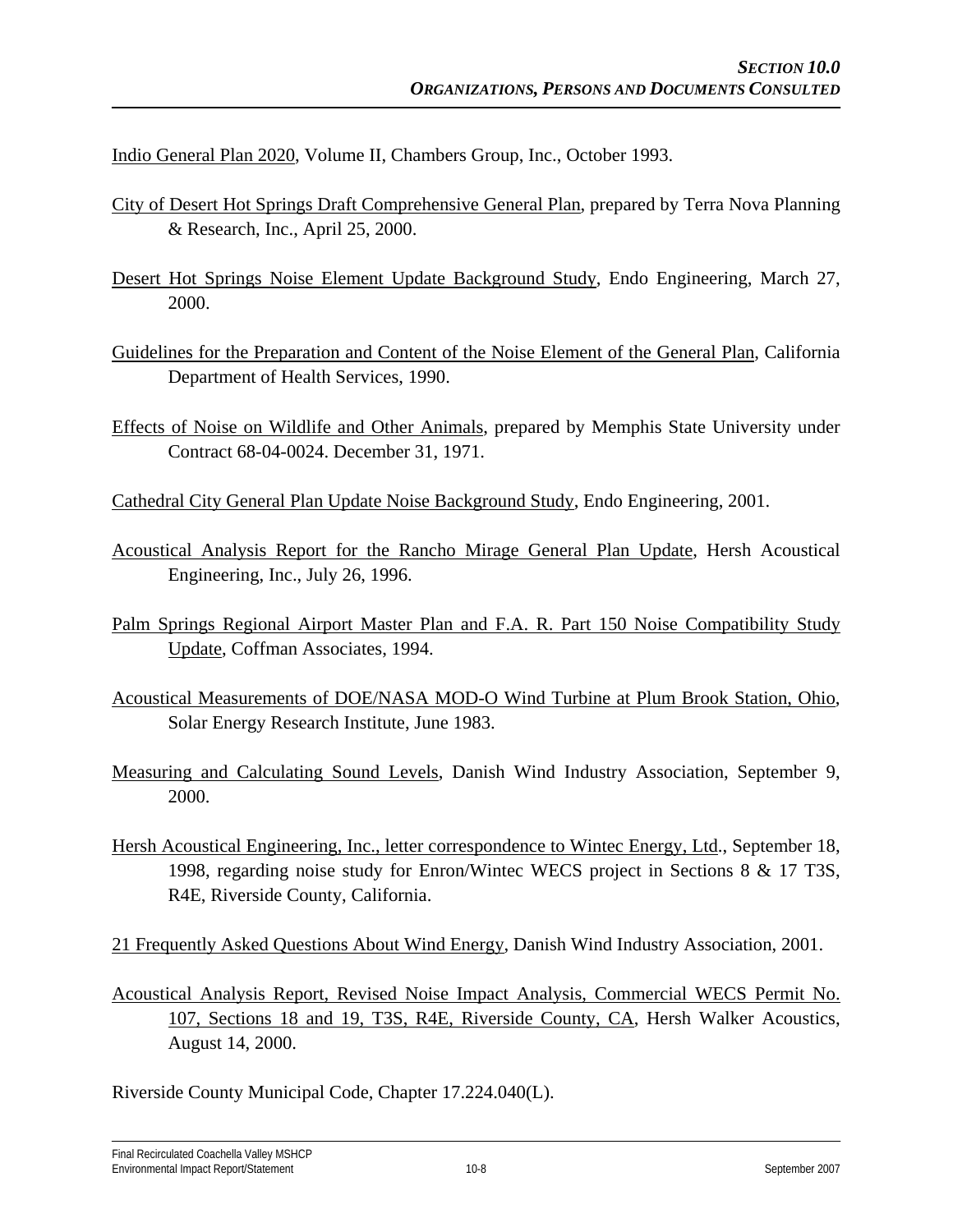Wind Energy Series, January 1997, No. 2, National Wind Coordinating Committee.

The Effect Of Noise On Wildlife, A Literature Review, Radle, A.L., University of Oregon. 2000.

- Effects of Noise on Wildlife and Other Animals, Dufour, P., Memphis State University and United States Environmental Protection Agency. 1974.
- Effects of Aircraft Noise and Sonic Booms on Domestic Animals and Wildlife: A Literature Synthesis, Manci, K. M., D. N. Gladwin, R. Villella, and M.G. Cavendish. Fort Collins, CO, U.S. Department of the Interior, Fish and Wildlife Service, National Ecology Research Center. 1988.
- The Effects of Dune Buggy Sounds on the Telencephalic Auditory Evoked Response in the Mojave Fringe-Toed Lizard, *Uma scoparia*. Bondello, M. C., A. C. Huntley, H. B. Cohen, and B. H. Brattstrom. Riverside, California, U.S. Bureau of Land Management, California Desert Program. Contract CA-060-CT7-2737. 1979.
- Coachella Valley Recreation and Park District Master Plan, 1998, prepared by V2C Group, Inc. for the Coachella Valley Recreation and Park District, adopted December 9, 1998.
- Non-Motorized Transportation Element Draft Master Plan, Coachella Valley Association of Governments, 1995.
- Recreation and Cultural Access Study, prepared by Terra Nova Planning & Research, Inc. for the Coachella Valley Association of Governments, 2000.
- Palm Springs Desert Resorts Fact Sheet, Palm Springs Desert Resorts Convention and Visitors Bureau, Spring 2000.
- Ground Water Atlas of the United States, Segment 1: California/Nevada, United States Geological Survey.
- Coachella Valley Water Management Plan, Coachella Valley Water District, November 2000.
- Final Environmental Impact Report for the Coachella Valley Water Management Plan, Coachella Valley Water District, 2002.
- Engineer's Report on Water Supply and Replenishment Assessment, Coachella Valley Water District, April 2000.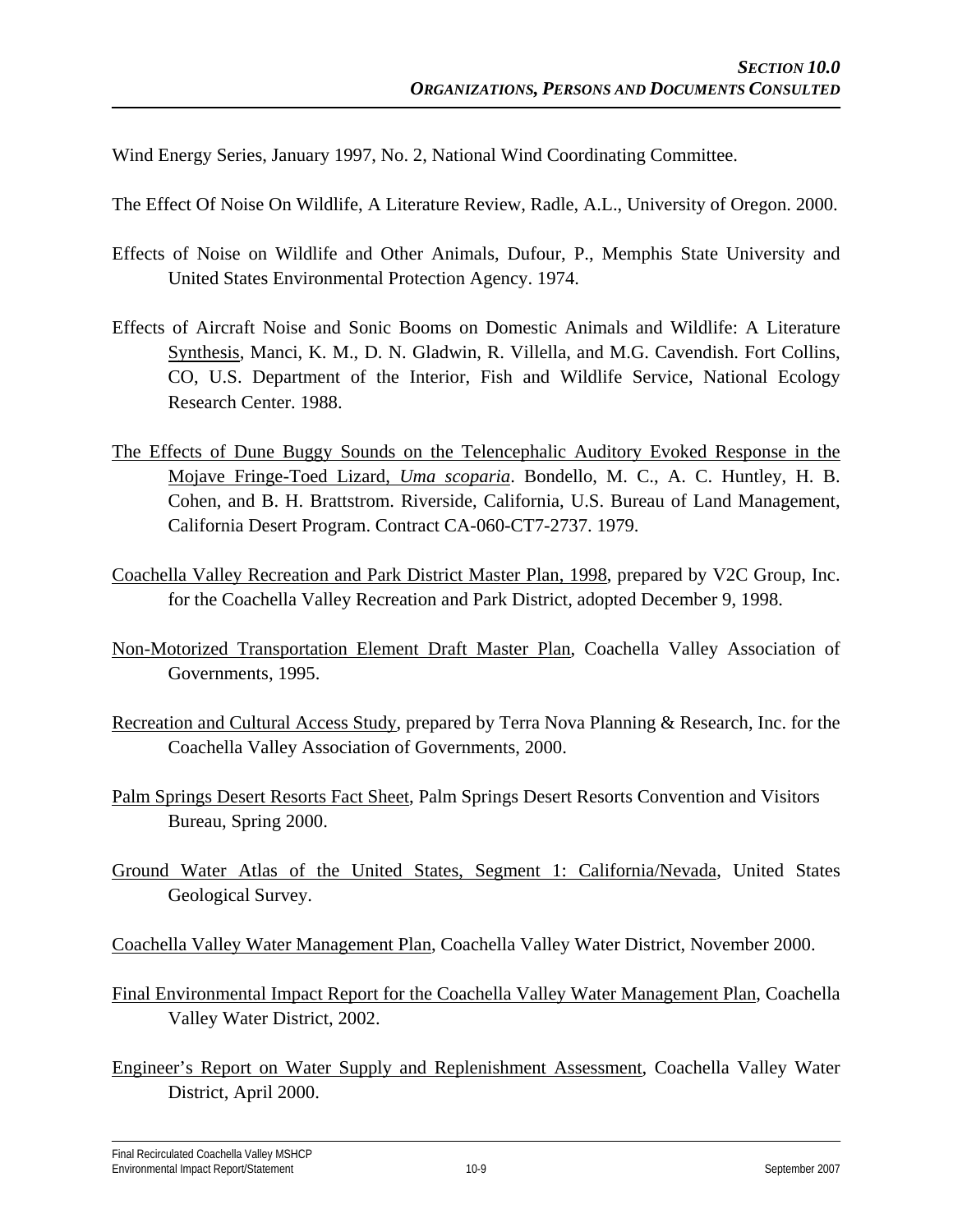Water Master Plan for Mission Springs Water District, ASL Consulting Engineers, August 2000.

- Basin Water Supply and Initial Groundwater Replenishment and Assessment for the Mission Creek Subbasin, Prepared by Krieger & Stewart, Inc. April 2003.
- Engineer's Report on Water Supply and Replenishment Assessment 2001/2002, prepared by Water Resources Branch, Engineering Department, Coachella Valley Water District, April 2001.
- Master Sewer Plan for the Mission Springs Water District, Albert A. Webb Associates, March 2001.
- The Effects of Subsurface Wastewater Disposal Systems on Groundwater Within Cathedral City, Desert Water Agency, February 1993.
- Annual Review 2002, prepared by the Coachella Valley Water District. 2003.
- Whitewater River Basin Feasibility Report and Environmental Impact Statement, prepared by the U.S. Army Corps of Engineers, Los Angeles District. June 26,2000.
- MSWD Water Master Plan, prepared by ASL Consulting Engineers, May 2000.
- Desert Water Agency: Description of Purpose and General Functions, Desert Water Agency, June 14, 2001.
- Magnesia Spring Canyon Detailed Project Report For Flood Control, Hydrology Report, Appendix A. Prepared by the U.S. Army Corps of Engineers, Los Angeles District. September 1983.
- California Environmental Quality (CEQA) Statutes and Guidelines, Public Resources Code 2100021177 and California code of Regulations, title 14, Division 6, Chapter 3, Sections 15000-15387.
- California Environmental Quality Act Deskbook, Bass, Ronald E., Albert I. Herson and Kenneth M. Bogdan, 2001.
- National Environmental Policy Act (NEPA), 42 U.S.C. 4321; 40 C.F.R. 1500.
- The NEPA Book, National Environmental Policy Act, Bass, Ronald E., Albert I. Herson and Kenneth M. Bogdan, 2001.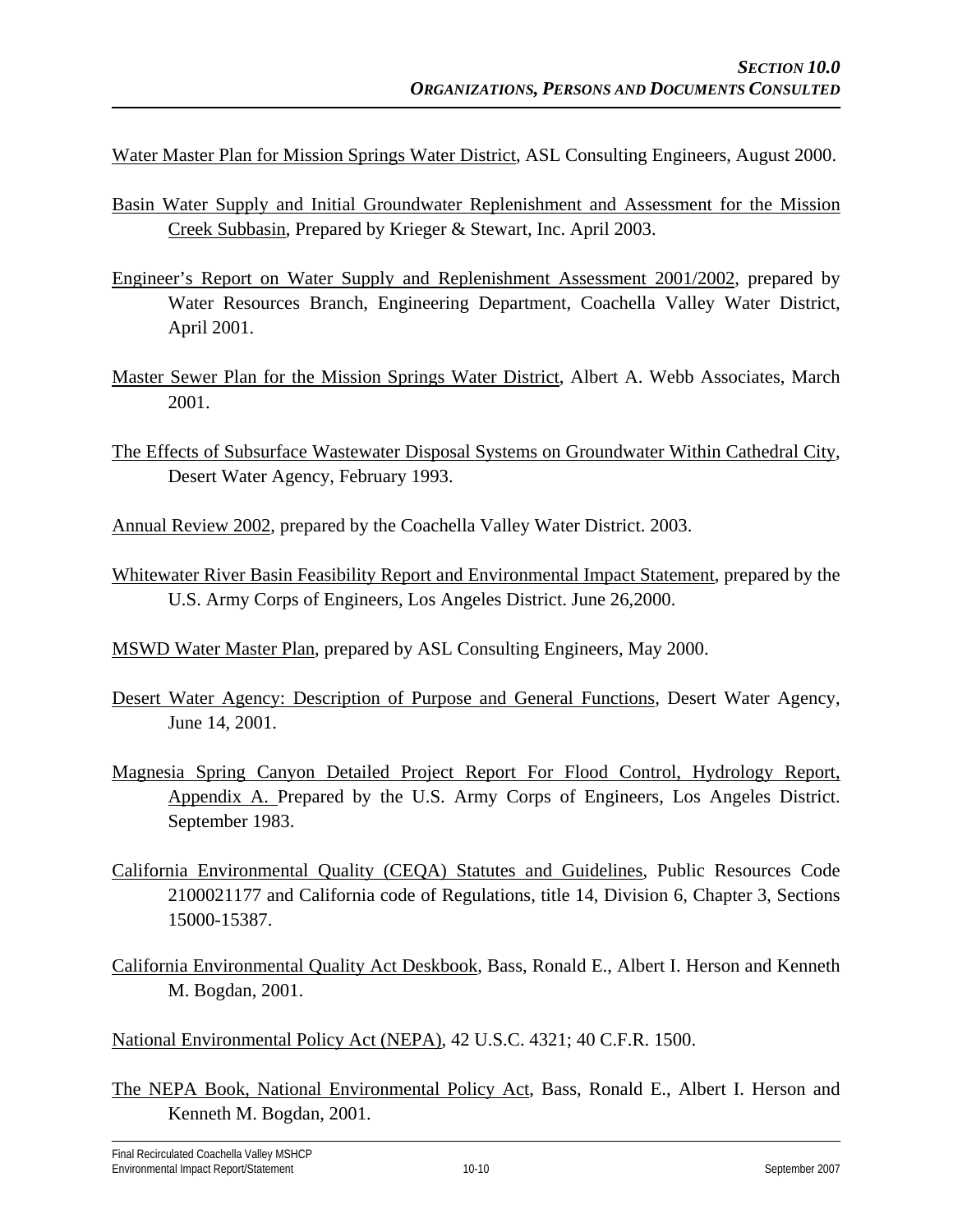- NEPA Reference Handbook, Division of Habitat Conservation, U.S. Fish and Wildlife Service, 1997.
- Habitat Conservation Planning Handbook, U.S. Fish and Wildlife Service and National Marine Fisheries Service, November 1996; and associated Addendum, May 2000.
- Environmental Justice: Guidance Under the National Environmental Policy Act, Council on Environmental Quality, December 10, 1997.
- Addressing Environmental Justice in California, King, Gregory, Environmental Monitor, Summer 2001.
- California Desert Conservation Area Plan Amendment for the Coachella Valley and Final Environmental Impact Report. Prepared by the United States Department of the Interior, Bureau of Land Management. October 2002.
- Draft Santa Rosa and San Jacinto Mountains National Monument Management Plan and Draft Environmental Impact Statement. Prepared by the U.S. Department of the Interior, Bureau of Land Management and the U.S. Department of Agriculture, Forest Service, March 2003.
- San Bernardino National Forest Land and Resource Management Plan and Final Environmental Impact Statement. Prepared by the U.S. Department of Agriculture, Forest Service/Pacific Southwest Region, 2005.
- Appendix G: Environmental Checklist Form, California Environmental Quality Act Guidelines of 2002.
- U.S. Census Bureau, Census 1980, 1990, 2000.
- Conservation Bank Plan Addressing the Direct, Indirect and Cumulative Effects of the Interstate 10 Coachella Valley and Banning Pass Interchange Projects. Prepared by CalTrans in cooperation with the California Department of Fish and Game and the US Fish and Wildlife Service, January 2003.

Visitor Study – 1998, Palm Springs Desert Resorts Convention and Visitors Bureau, 1998.

General Information Handout, Palm Springs Deserts Resorts Convention and Visitors Bureau, December 1999.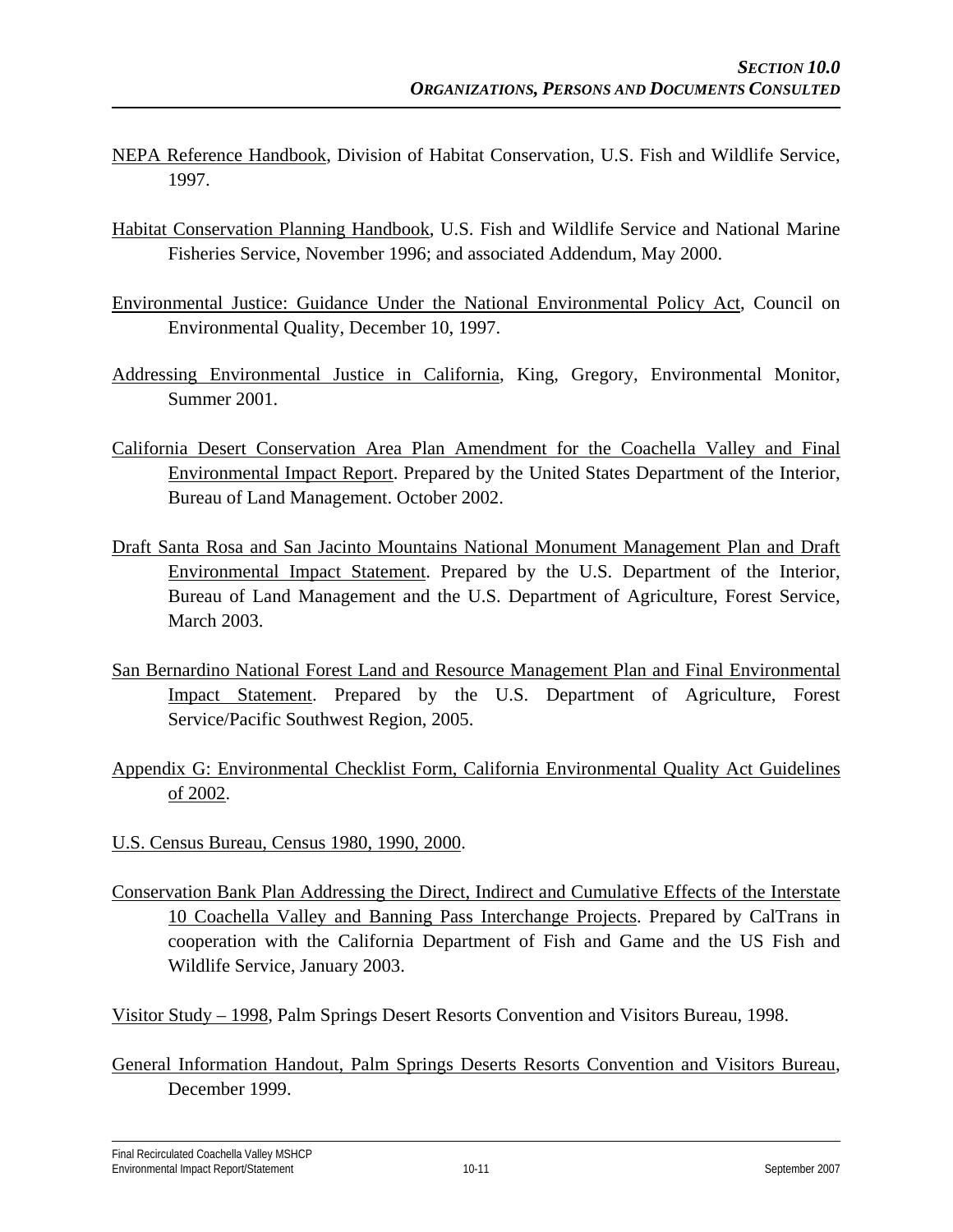#### **10.12 References**

#### **Biological**

- Armentrout, D.J. and R.J. Boyd. 1995. Managing desert mountain sheep using ecoregion planning and management concepts: is it possible? Desert Bighorn Council Transactions 39:36-41.
- Armentrout, D.J. and W.R. Brigham. 1988. Habitat suitability rating system for desert bighorn sheep in the basin and range province. Bureau of Land Management Technical Note 384.
- Anderson, R.M. and R.M. May. 1979. Population biology of infectious diseases: part I. Nature 280(2):361-367.
- Ball, L.C., P.F. Doherty, Jr., M.W. McDonald. Using Estimates of Patch Occupancy to Evaluate a Habitat Model. In review (2005).
- Barrows, Cameron W. 1997. Habitat relationships of the Coachella Valley fringe-toed lizard (*Uma inornata*). The Southwestern Naturalist 42(2):218-223.
- Bentz, J.A. and P.M. Woodard. 1988. Vegetation characteristics and bighorn sheep use on burned and unburned areas in Alberta. Wildlife Society Bulletin 16:186-193.
- Berger, J. 1978. Group size, foraging, and anti-predator ploys: an analysis of bighorn sheep decisions. Behavioral Ecology and Sociobiology 4:91-99.
- Berger, J. 1999. Intervention and persistence in small populations of bighorn sheep. Conservation Biology 13:432-435.
- Bighorn Institute. 1984. Bighorn Institute: Year-End Report. Report to the California Department of Fish and Game, Sacramento.
- Bighorn Institute. 1996 to 2002. Bighorn Institute: Year-End Reports. Report to the California Department of Fish and Game, Sacramento.
- Bighorn Institute. 1997. Draft biological assessment of the Dunn Road Jeep Tours. Palm Desert, CA, USA.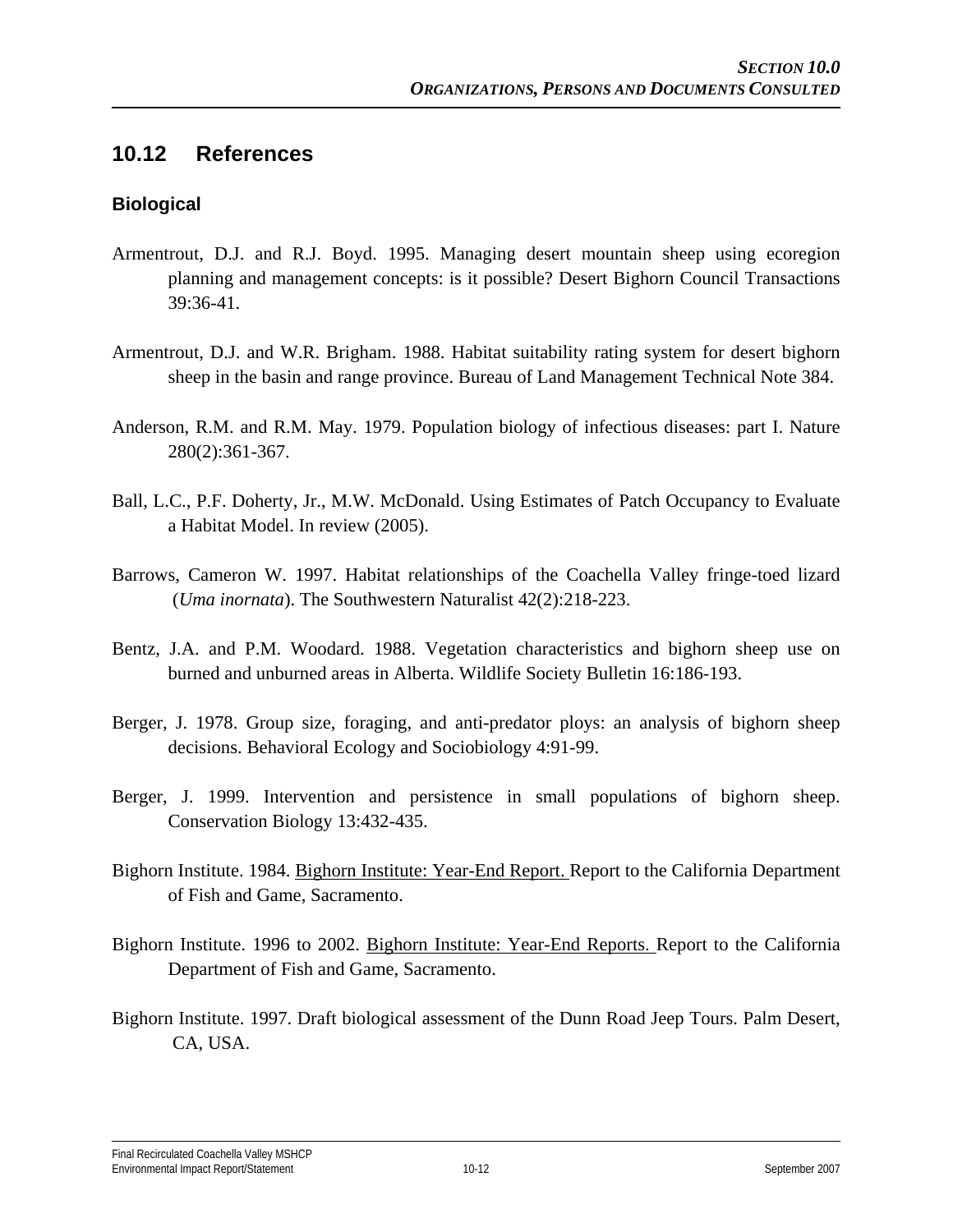- Bighorn Research Institute. 1984. Year end reports, partial data. Submitted to Bureau of Land Management, California Department of Fish and Game, and United States Fish and Wildlife.
- Bighorn Research Institute. 1985. Year end reports, partial data. Submitted to Bureau of Land Management, California Department of Fish and Game, and United States Fish and Wildlife.
- Bighorn Research Institute. 1986. Year end reports, partial data. Submitted to Bureau of Land Management, California Department of Fish and Game, and United States Fish and Wildlife.
- Bighorn Research Institute. 1989. Year end reports, partial data. Submitted to Bureau of Land Management, California Department of Fish and Game, and United States Fish and Wildlife.
- Bighorn Research Institute. 1996. Year end reports, partial data. Submitted to Bureau of Land Management, California Department of Fish and Game, and United States Fish and Wildlife.
- Bighorn Research Institute. 1997. Year end reports, partial data. Submitted to Bureau of Land Management, California Department of Fish and Game, and United States Fish and Wildlife.
- Bighorn Research Institute. 1999. Year end reports, partial data. Submitted to Bureau of Land Management, California Department of Fish and Game, and United States Fish and Wildlife.
- Bighorn Research Institute. 2000. Year end reports, partial data. Submitted to Bureau of Land Management, California Department of Fish and Game, and United States Fish and Wildlife.
- Bighorn Research Institute. 2002. Year end reports, partial data. Submitted to Bureau of Land Management, California Department of Fish and Game, and United States Fish and Wildlife.
- Bighorn Research Institute. 2003. Year end reports, partial data. Submitted to Bureau of Land Management, California Department of Fish and Game, and United States Fish and Wildlife.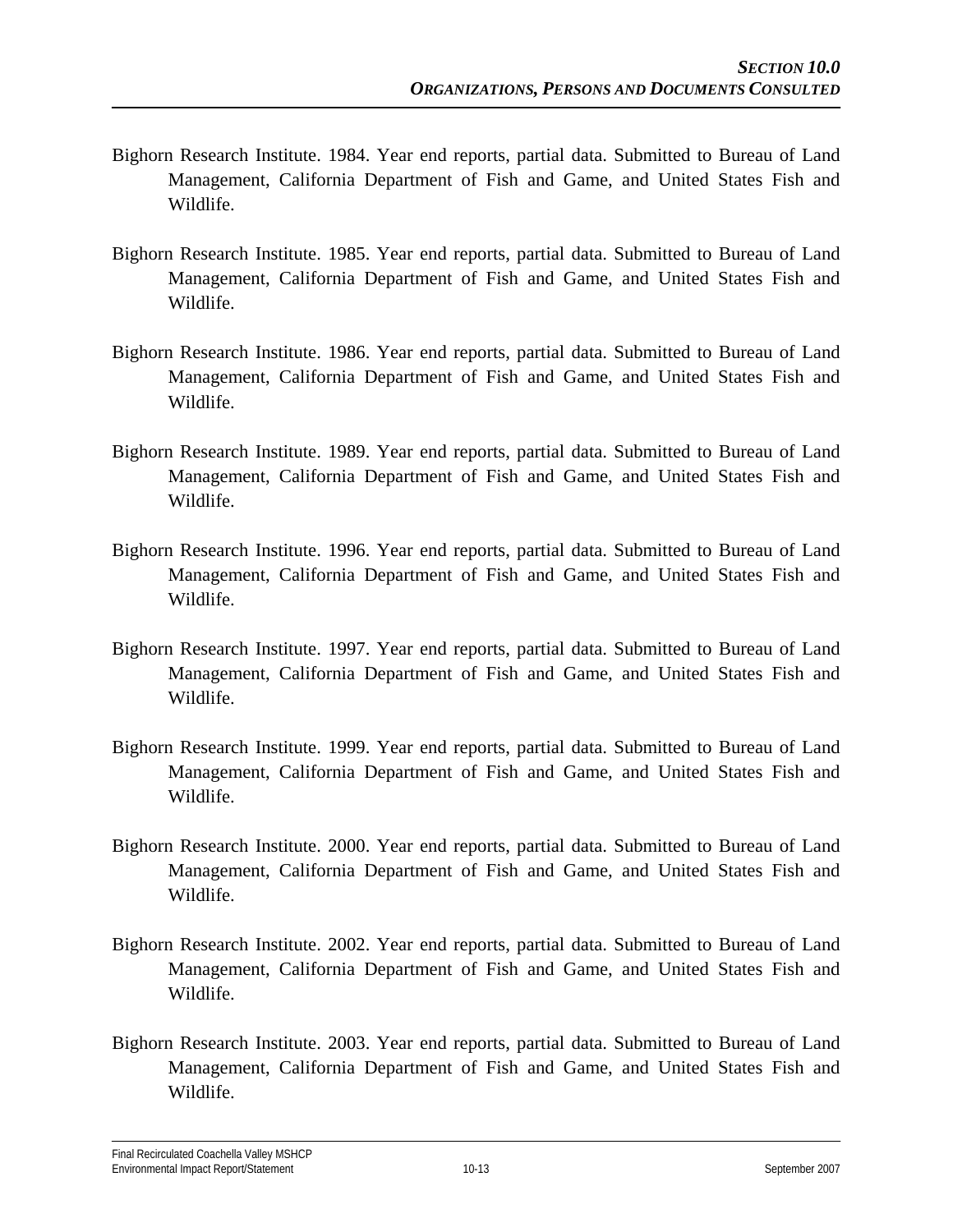- Bleich, V. C., J.D. Wehausen, R.R. Ramey II and J.L. Rechel. 1996. Metapopulation theory and mountain sheep: implications for conservation. Pages 353-373 in Metapopulations and Wildlife Conservation. D.R. McCullough, ed. Island Press, Washington, D.C 429 pp.
- Bleich, V.C. 1993. Sexual Segregation in Mountain Sheep. Ph.D. Thesis, University of Alaska, Fairbanks, AK.
- Bleich, V.C., J.D. Wehausen, and S.A. Holl. 1990. Desert-dwelling mountain sheep: conservation implications of a naturally fragmented distribution. Conservation Biology 4(4):383-390.
- Bleich, V.C., J.D. Wehausen, R.R. Ramey II, and J.L. Rechel. 1996. Metapopulation theory and mountain sheep: implications for conservation. Pages 353-373 in D.R. McCullough, ed. Metapopulations and wildlife conservation. Island Press, Covelo, CA.
- Bleich, V.C., R. T. Bowyer, A.M. Pauli, M. C. Nicholson, and R. W. Anthes. 1994. Mountain Sheep *Ovis canadensis* and Helicopter Surveys: Ramifications for the Conservation of Large Mammals*.* Biological Conservation 79(1): 1-7.
- Blong, B. 1967. Desert Bighorn and People in the Santa Rosa Mountains. The Wildlife Society Transactions. California-Nevada Section. TWS 1967 Pages 66-70.
- Blong, B. and W. Pollard. 1968. Summer Water Requirements of Desert Bighorn in the Santa Rosa Mountains, California. California Department of Fish and Game 54: 289-296.
- Blong, B. and W. Pollard. 1968. Summer water requirements of desert bighorn in the Santa Rosa Mountains, California, in 1965. California Fish and Game 54(4):289-296.
- Borjesson, D.L., W.M Boyce, I.A. Gardner, J. DeForge, and B. Lasley. 1996. Pregnancy detection in bighorn sheep (*Ovis canadensis*) using a fecal-based enzyme immunoassay. Journal of Wildlife Disease 32(1): 67-74.
- Boyce and Rubin. 1996. Unpublished Data. Department of Veterinary Sciences. University of California. Davis.
- Boyce W. and E. Rubin. 1996. unpublished data.
- Boyce, W. 1992. Stress and bighorn sheep. Desert Bighorn Council 1992 Transactions 58-68.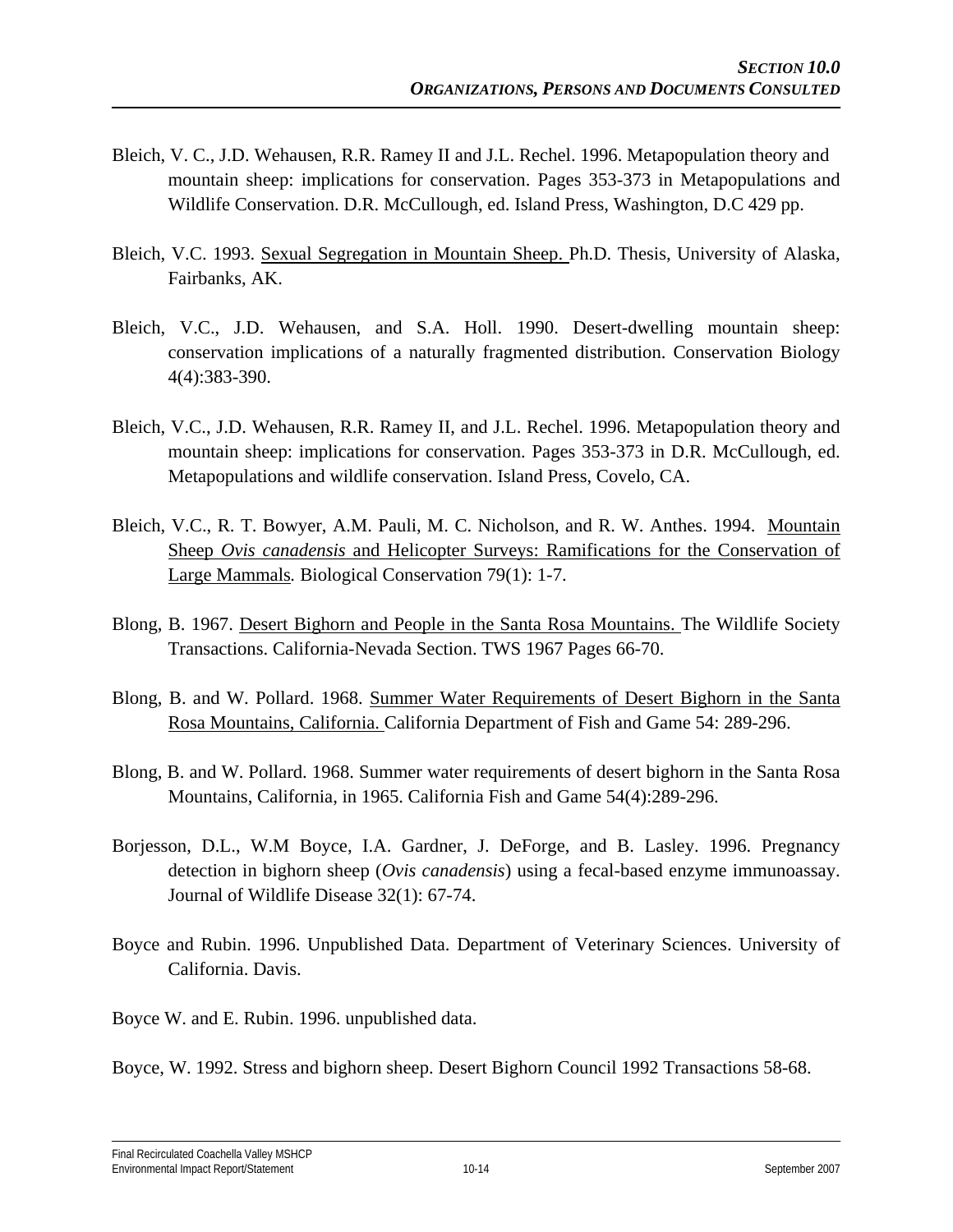- Browning, B.M. and G. Monson. 1980. Food. Pages 80-99 *in* The Desert Bighorn its life history, ecology, and management. University of Arizona Press, Tucson.
- Bureau of Land Management. 1980. Santa Rosa Mountains Wildlife Habitat Management Plan: A Sikes Act Plan. Riverside District Office. 56 pp + app.
- Bureau of Land Management. 2002. Desert Conservation Area Plan Amendment for the Coachella Valley.
- Bureau of Land Management. 2003. Bighorn sheep recovery actions and draft monitoring approach.
- Burgman, M. A., S. Ferson, and H. R. Akçakaya.1993. Risk assessment in conservation biology*.*  Chapman and Hall, London, UK.
- California desert conservation plan amendment for the Coachella Valley. 2002. Prepared by the Bureau of Land Management.
- Campbell B. and R. Remington. 1981. Influence of Construction Activities on Water-Use Patterns of Desert Bighorn Sheep. Wildl. Soc. Bull. 9(1): 63-65.
- Cassirer, E.F., D.J. Freddy, and E.D. Ables. 1992. Elk responses to disturbance by cross-country skiers in Yellowstone National Park. Wildlife Society Bulletin 20:375-381.
- Caughley, G. 1977. Analysis of vertebrate populations. John Wiley and Sons, New York. 234 pp.
- Corey, K. 2003. Personal Communication. U.S. Fish and Wildlife Service. Carlsbad, CA.
- Cornett, J.W.. Biological Assessment and Impact Analysis of the Proposed Palm Hills Development. Prepared for Palm Hills Land Corporation. Revised November 21,1999.
- Creeden, P.J. and V.K. Graham. 1997. Reproduction, survival, and lion predation in the Lack Ridge/Colorado National Monument desert bighorn herd. Desert Bighorn Council Transactions 37-43.
- Cunningham, S.C. 1982. Aspects of the ecology of Peninsular Desert Bighorn Sheep (*Ovis Canadensis cremnobates*) in Carrizo Canyon, California. M.S. Thesis. Arizona State University, Tempe. 76 pp.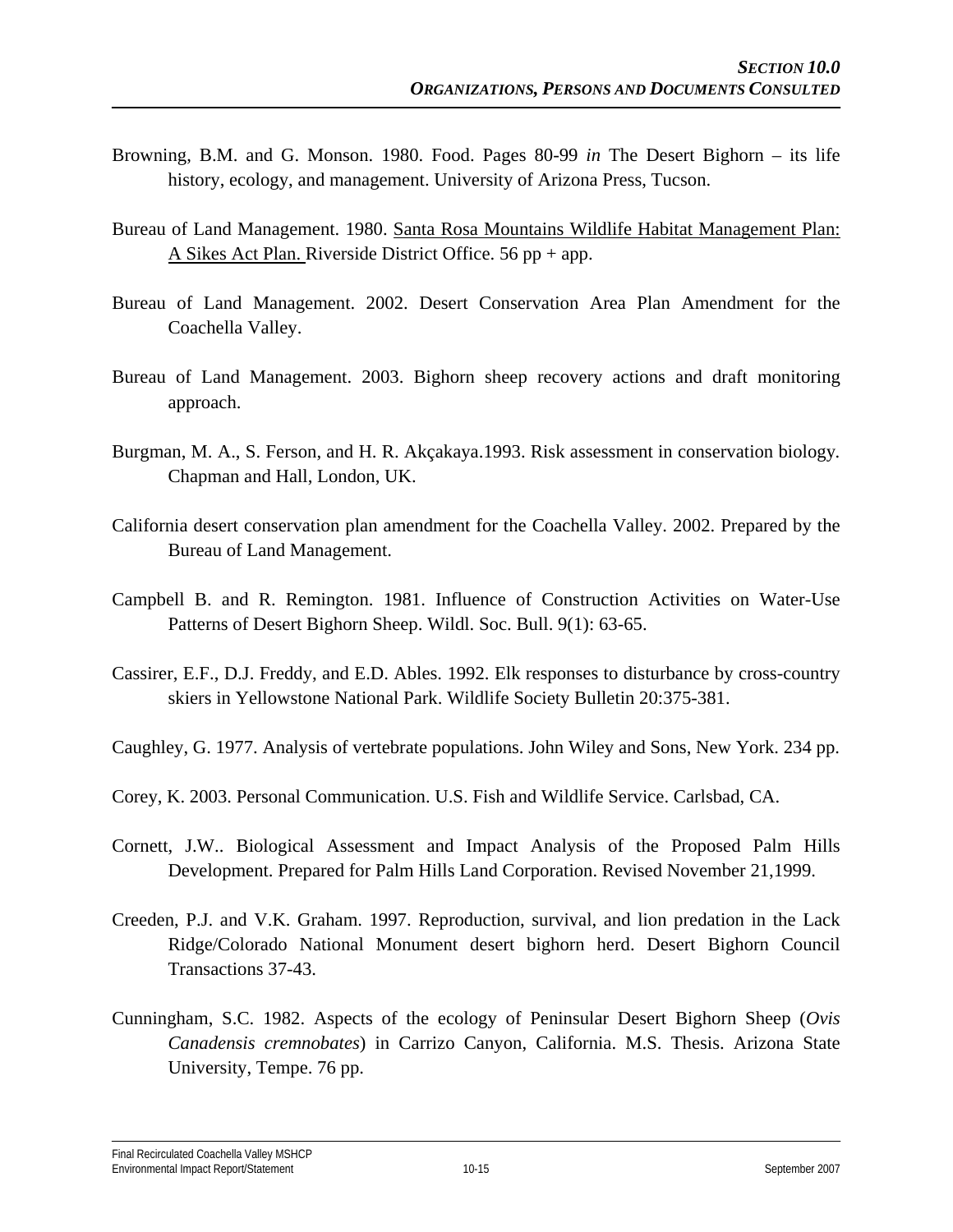- Cunningham, S.C. and R.D. Ohmart. 1986. Aspects of the Ecology of Desert Bighorn Sheep in Carrizo Canyon, California. Desert Bighorn Council Transactions 36:27-29.
- DeForge, J.R. 1972. Man's Invasion into the bighorn's habitat. Desert Bighorn Council 1972 Transactions 112-115.
- DeForge, J.R. 1976. Stress: is it limiting bighorn? Desert Bighorn Council 1976 Transactions 309-310.
- DeForge, J.R. 1984. Population estimate of peninsular desert bighorn sheep in the Santa Rosa Mountains, California. Desert Bighorn Council 1984 Transactions 44-45.
- DeForge, J.R. and J.E. Scott. 1982. Ecological Investigations into high lamb mortality. Desert Bighorn Council 1982 Transactions 65-80.
- DeForge, J.R., E.M. Barrett, S.D. Ostermann, M.C. Jorgensen, and S.G. Torres. 1995. Population dynamics of peninsular bighorn sheep in the Santa Rosa Mountains, California, 1983- 1994. 1995 Desert Bighorn Council Transactions 50-67.
- DeForge, J.R., S.D. Ostermann, C.W. Wilmot, K. B. Brennan and S.G. Torres. 1997. The ecology of Peninsular bighorn sheep in the San Jacinto Mountains, California. Desert Bighorn Council Transactions 41:8-25.
- Department of Fish and Game. 1989. Appeal to special recreation use permit, Desert Off Road Adventures. Sacramento, CA, USA.
- Department of Fish and Game. 1989. Special recreation use permit, Desert Off Road Adventures. Long Beach, CA, USA.
- Devers, P.K. 1999. Public attitudes, wildlife, and recreation management in Pusch Ridge Wilderness, Arizona. Thesis, University of Arizona, Tucson, USA.
- Dorrance, M.J., P.J. Savage, and D.E. Huff. 1975. Effects of snowmobiles on white-tailed deer. Journal of Wildlife Management 39(3):563-569.
- Douglas, C. L. and D.M. Leslie, Jr. 1986. Influence of weather and density on lamb survival of desert mountain sheep. Journal of Wildlife Management 50(1):153-156.

Draft Environmental Impact Statement. 2003. Prepared by the Bureau of Land Management.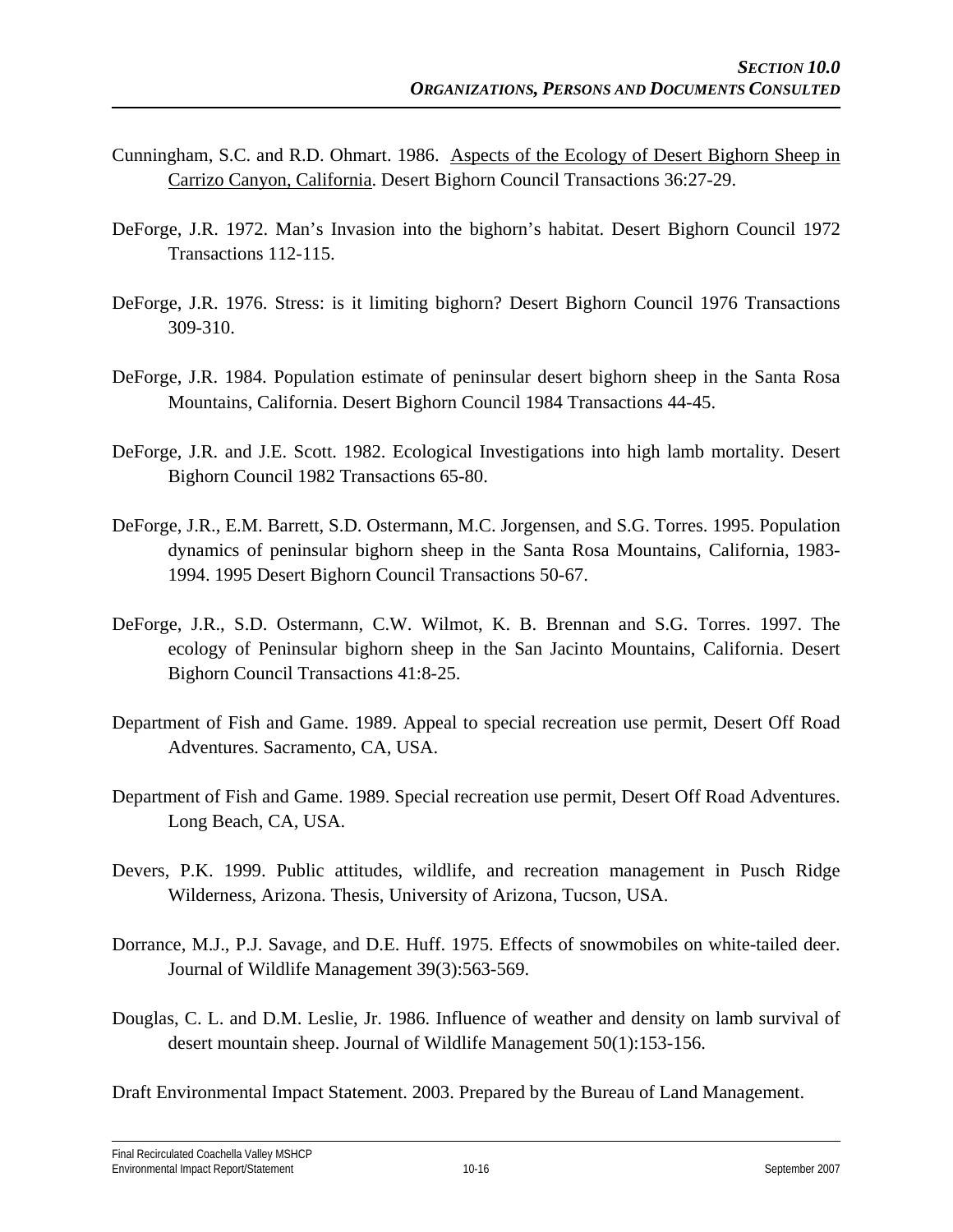- Draft Santa Rosa and San Jacinto Mountains National Monument Management Plan. 2003. Prepared by the Bureau of Land Management.
- Dunaway, D.J. 1971. Human disturbance as a limiting factor of Sierra Nevada bighorn sheep. 1<sup>n</sup> Transactions North American Wild Sheep Conference 165-173.
- Duncan, G.E. 1960. Human encroachment of bighorn habitat. Desert Bighorn Council Transactions 1960 5:35-40.
- Duncan, Russell B. and Todd C. Esque. Draft: An Ecological Study of a Slender Salamander at the Guadalupe Creek Study Site of the Santa Rosa Mountains, Riverside County, California. 86. Riverside, CA.
- Dunn, W.C. 1996. Evaluating bighorn habitat: a landscape approach. Produced by the U.S. Department of the Interior, Bureau of Land Management, National Applied Resource Sciences Center, and Information and Communications Group.
- Dyer, S.J., J.P. O'Neill, S.M. Wasel, and S. Boutin. 2001. Avoidance of industrial development by woodland caribou. Journal of Wildlife Management 65(3):531-542.
- England, A. Sydney and Steven G. Nelson. 1976. Status of the Coachella Valley fringe-toed lizard (*Uma inornata*). Inland Fisheries Administrative Report No. 77-1, The Resources Agency, California Dept. Fish and Game.
- England, A. Sydney. 1983. The Coachella Valley, an endangered ecosystem: Progress report on conservation and management efforts. Cal-Neva Wildlife Trans. pp. 148-156.
- Ernest, H.B., E.S. Rubin, and W.M. Boyce. 2002. Fecal DNA analysis and risk assessment of mountain lion predation of bighorn sheep. Journal of Wildlife Management 66(1):75-85.
- Ernst, C. H., J.E. Lovich, and R.W. Barbour. Turtles of the United States and Canada. 94. Washington, D.C, Smithsonian Institution Press.
- Etchberger, R. C., P.R. Krausman, and R. Mazaika. 1989. Mountain Sheep Habitat Characteristics in the Pusch Ridge Wilderness Area, Arizona. Journal of Wildlife Management 53: 902-907.
- Etchberger, R.C. 1993. Mountain sheep microsite habitat characteristics in western Arizona. PhD. Dissertation. Univeristy of Arizona, Tucson. 125 pp.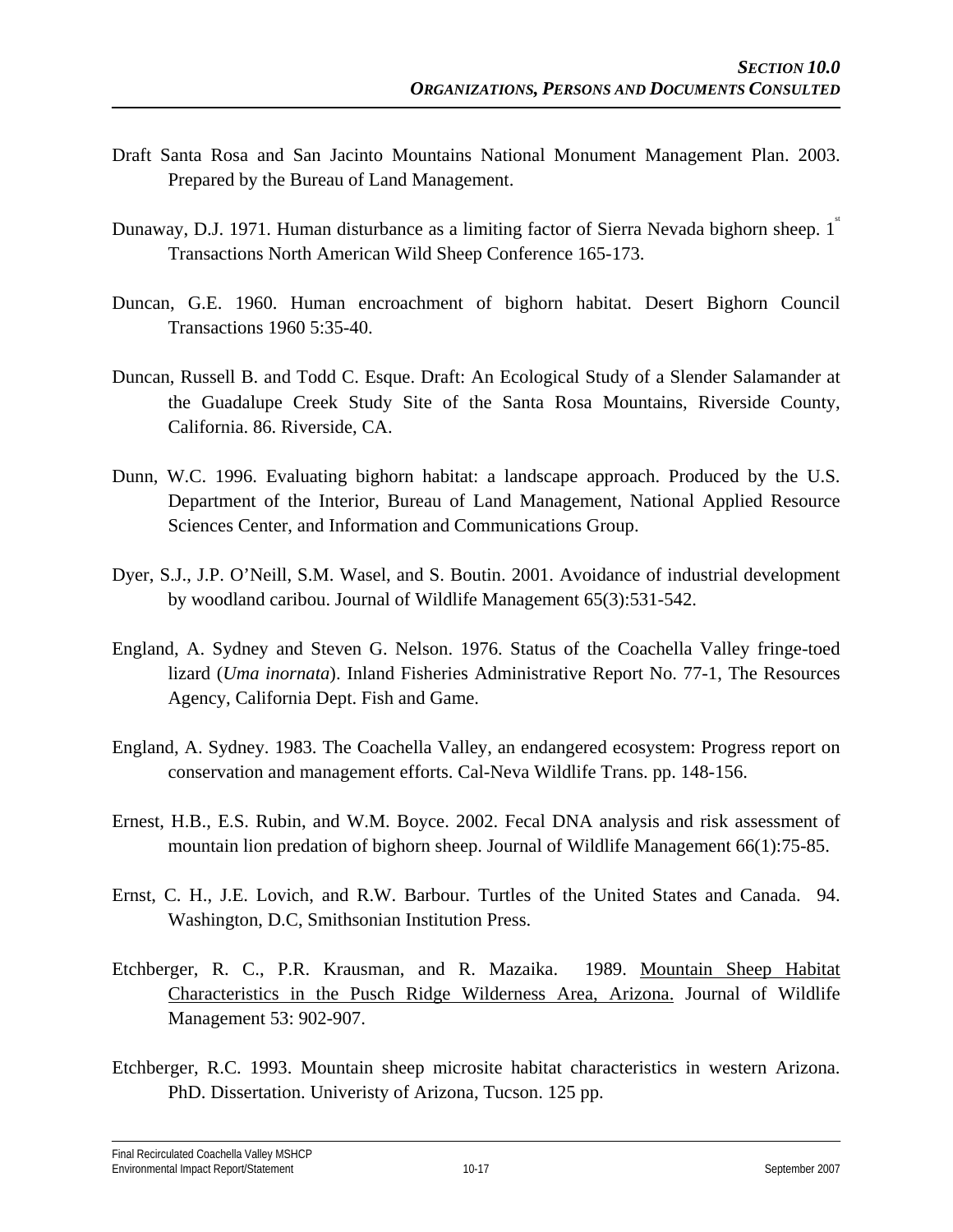- Fairbanks, W. S., J. A. Bailey, and R.S. Cook. 1987. Habitat Use by a Low-Elevation, Semi-Captive Bighorn Sheep Population. Journal of Wildlife Management 51: 912-915.
- Ferguson, M.A.D. and L.B. Keith. 1982. Influence of Nordic skiing on distribution of moose and elk in Elk Island National Park, Alaska. The Canadian Field-Naturalist 96:69-78.
- Ferrier, G.J. 1974. Bighorn sheep along the lower Colorado River: 1974 and 2050. Desert Bighorn Council 1974 Transactions 40-45.
- Festa-Bianchet, M. 1986. Site fidelity and seasonal range use by bighorn rams. Canadian Journal of Zoology 64:2126-2132.
- Festa-Bianchet. 1991. The social system of bighorn sheep: grouping patterns, kinship and female dominance rank. Animal Behaviour 42:71-82.
- Fiesta-Bianchet, M. 1988. A pneumonia epizootic in bighorn sheep with comments on preventive management. N. Am. Wild Sheep and Goat Council 6:66-76.
- Fisher, M. 2003. Personal Communication. Philip L. Boyd Deep Canyon Desert Research Center. Palm Desert, California.
- Freddy, D.J., W.M. Bronaugh, and M.C. Fowler. 1986. Responses of mule deer to disturbance by persons afoot and snowmobiles. Wildlife Society Bulletin 14:63-68.
- Frid, A. 1997. Vigilance by female Dall's sheep: interactions between predation risk factors. Animal Behaviour 53:799-808.
- Geist, V. 1971. Mountain Sheep: A Study in Behavior and Evolution. The University of Chicago Press. Chicago and London. 383 pp.
- Geist, V. 1975. Harassment of large mammals and birds. Thesis, University of Calgary.
- Germano, D.J. Growth and age at maturity of North American tortoises in relation to regional climates. Canadian Journal of Zoology 72, 918-931 (1994).
- Ginnett, T.F. 1982. Food habits of feral burros and desert bighorn sheep in Death Valley National Monument. Desert Bighorn Council 1982 Transactions 81.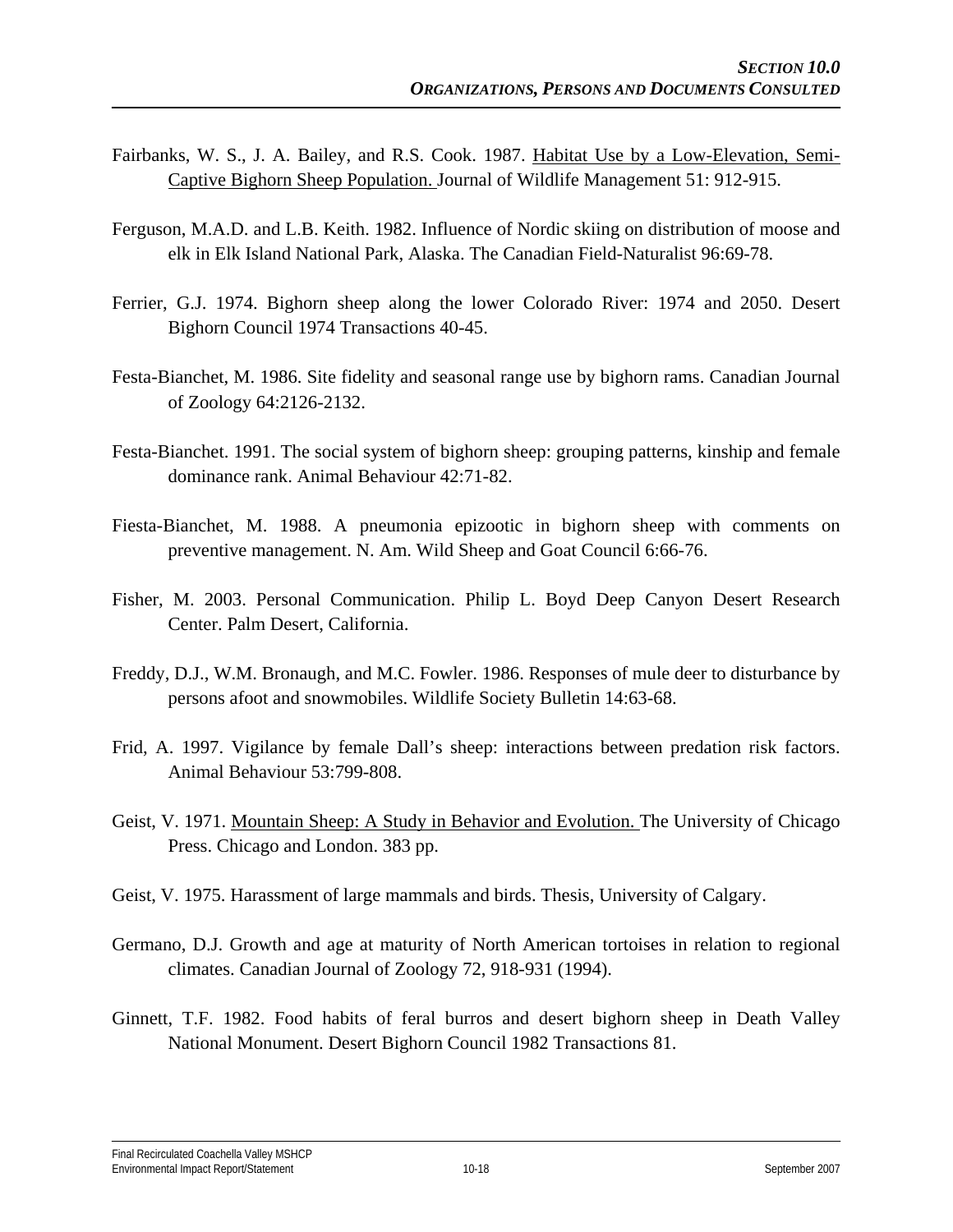- Gionfriddo, J.P. and P.R. Krausman. 1986. Summer Habitat Use by Mountain Sheep. J. Wildl. Manage. 50:331-336.
- Girard, I., J. Ouellet, R. Courtois, C. Dussault, and L. Breton. 2002. Effects of sampling effort based on GPS telemetry on home-range size estimations. Journal of Wildlife Management 66(4):12901300.
- Goodman, J.D. 1964. A report on the first mid-winter and spring bighorn sheep census in the Santa Rosa Mountains, 1962-63. Desert Bighorn Society 1964 Transactions 135-138.
- Goodson, N. J., D. R. Stevens, K. McCoy, J. Cole. 1999. Effects of River Based Recreation and Livestock Grazing on Desert Bighorn Sheep on the Navajo Station. Second North American Wild Sheep Conference, April 6-9, 1999. Reno, NV.
- Goodson, N. S., D.R. Stevens, K. McCoy, and J. Cole. 2000. Effects of river-based recreation and livestock grazing on desert bighorn sheep on the Navajo Nation. In Thomas, A.G. and H.C. Thomas (editors). 2000. Transaction of the  $2<sup>nd</sup>$  North American Wild Sheep Conference. April 6-9, 1999. Reno, Nevada.
- Graf, W. 1980. Habitat protection and improvement. Pages 310-319 in The desert bighorn: its life history, ecology, and management. G. Monson and L. Sumner, eds. University of Arizona Press, Tucson, AZ. 370 pp.
- Graham, H. 1980. The impacts of modern man. Pages 288-309 *in* The Desert Bighorn Its life history, ecology, and management. G. Monson and L. Sumner, eds. University of Arizona Press, Tucson. 370 pp.
- Grinnel, J. and H.S. Swarth. 1913. An account of the birds and mammals of the San Jacinto area of southern California. University of California Publications in Zoology 10(10): 322-323.
- Hamilton, K., S. A. Holl, C. L. Douglas. 1982. An Evaluation of the Effects of Recreational Activity on Bighorn Sheep in the San Gabriel Mountains, California. Desert Bighorn Council Transactions 26: 50-55.
- Hamilton, K.M. 1982. Effects of people on bighorn sheep in the San Gabriel Mountains, California. Thesis, University of Nevada, Las Vegas, USA.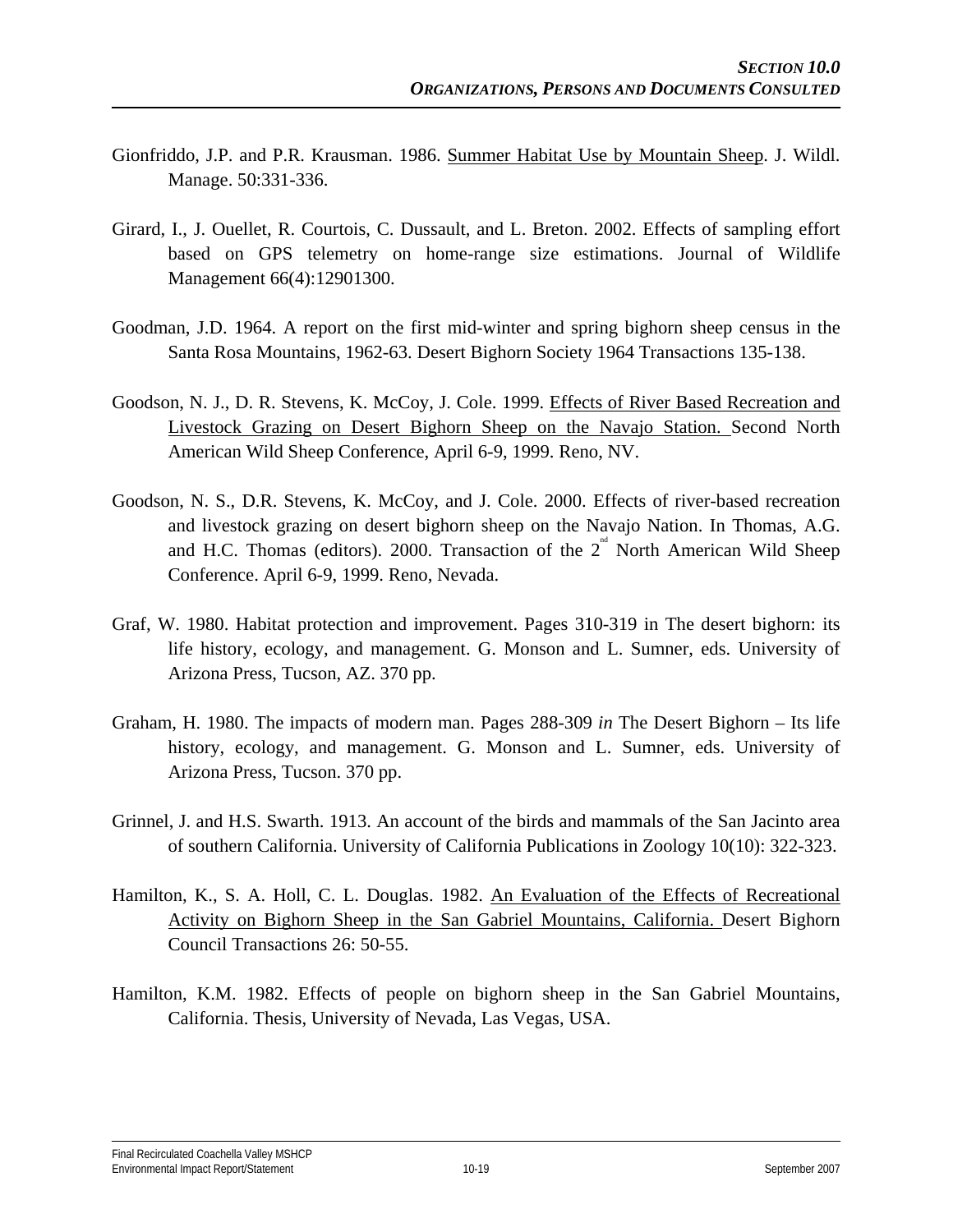- Hansen, C. G. and O. V. Deming. 1980. Growth and Development *in* Monson and Sumner, eds. *The Desert Bighorn: Its Life History, Ecology, and Management.* University of Arizona Press, Tucson, AZ.
- Hansen, C.G. 1971. Overpopulation as a factor in reducing desert bighorn populations. Desert Bighorn Council Transactions 1971 46-52.
- Hansen, C.G. and O.V. Deming. 1980. Lambs. Chapter 10 in The Desert Bighorn: It's Life History and Ecology. Monson G. and L. Sumner, editors. University of Arizona Press, Tucson, Arizona, USA.
- Hansen, C.G. and O.V. Deming. 1980. Reproduction. Chapter 9 in The Desert Bighorn: It's Life History and Ecology. Monson G. and L. Sumner, editors. University of Arizona Press, Tucson, Arizona, USA.
- Hansen, J.G. 1965. Growth and Development of Desert Bighorn Sheep. Journal of Wildlife Management 29(2):387-391.
- Harris, L.K. 1992. Recreation in Mountain Sheep Habitat. Dissertation, the University of Arizona, Tucson, USA.
- Harris, L.K. and W.W. Shaw. 1993. Conserving Mountain Sheep Habitat Near an Urban Environment. 1993 Desert Bighorn Council Transactions 16-19.
- Hayes, C. L., E. S. Rubin, M. C. Jorgenson, R. A. Botta, and W. M. Boyce. 2000. Mountain Lion Predation on Bighorn Sheep in the Peninsular Ranges, California. Journal of Wildlife Management 64(4): 954-959.
- Heifetz, W. 1941. A review of the lizards of the genus Uma. Copeia 1941:99-111.
- Hicks, L. and J.M. Elder. 1979. Human disturbance of Sierra Nevada bighorn sheep. Journal of Wildlife Management 43(4):909-915.
- Hicks, L.L. 1977. Human disturbance of the Mt. Baxter herd of Sierra Nevada bighorn sheep. Thesis, University of Michigan, USA.
- Hicks, L.L. and J.M. Elder. 1979. Human Disturbance of Sierra Nevada Bighorn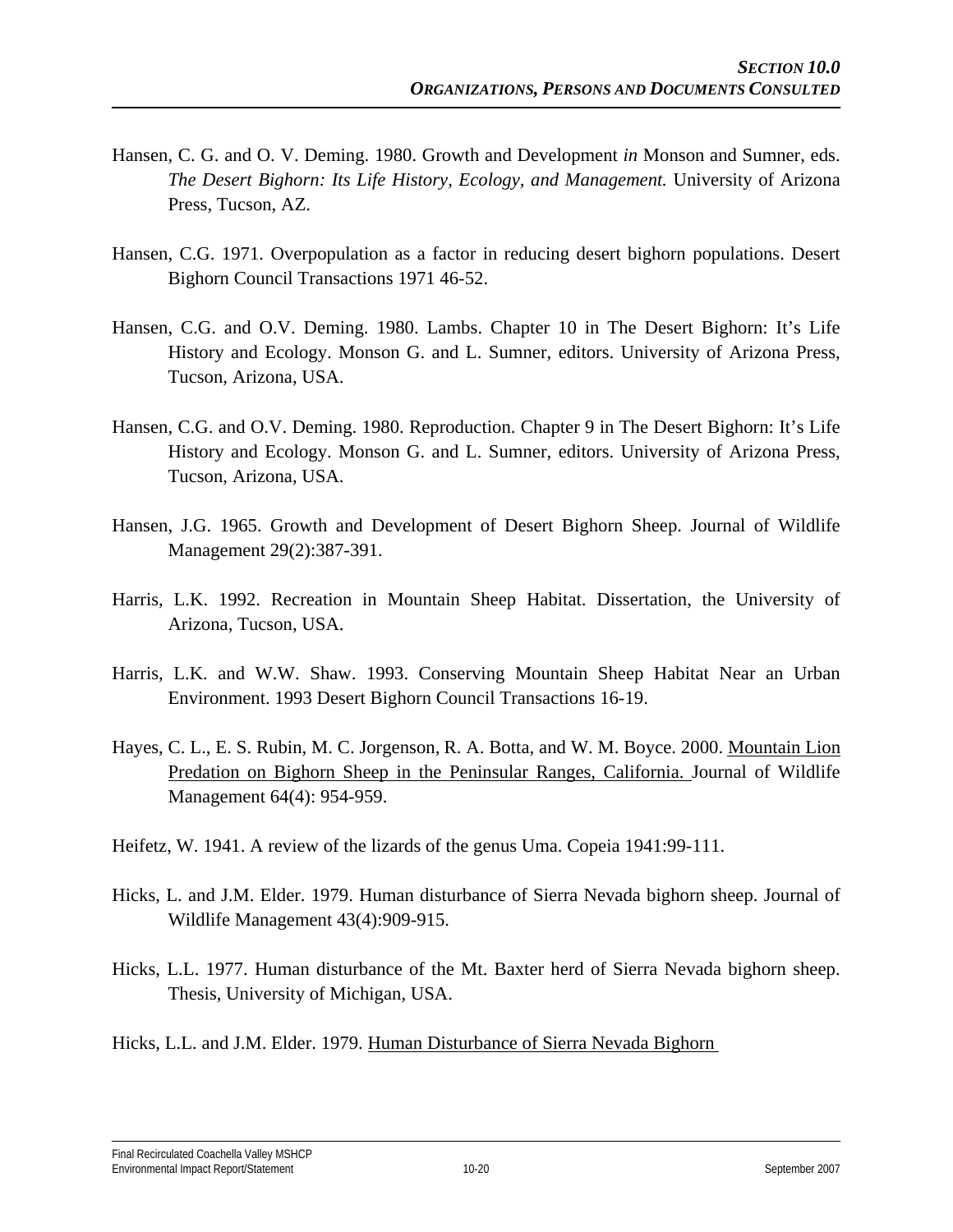- Holechek, J.L., R. Valdez, S.D. Schemnitz, R.D. Pieper, and C.A. Davis. 1982. Manipulation of grazing to improve or maintain wildlife habitat. Wildlife Society Bulletin 10:204-210.
- Holl, S.A. and V.C. Bleich. 1987. Mineral lick use by mountain sheep in the San Gabriel Mountains, California. Journal of Wildlife Management 51(2):383-385.
- Jennings, M. R., and M. P. Hayes. 1994. Amphibian and reptiles species of special concern in California. California Department of Fish and Game, Inland Fisheries Division, Rancho Cordova, California.
- Jorgensen, M. 2001. Predator or Prey Study. Peaks 5 and 8.
- Jorgensen, M.C. and R.E. Turner. 1973. The desert bighorn sheep of Anza-Borrego Desert State Park. Desert Bighorn Council 1973 Transactions 81-88.
- Jorgensen, P. 1974. Vehicle Use at a Desert Watering Site. Desert Bighorn Council Transactions 18: 18-24.
- Jorgenson, Mark. Anza-Borrego State Park. Personal communication. 2001.
- Kamler, J.F., R.M. Lee, J.C. deVos, W.B. Ballard, and H.A. Whitlaw. 2002. Survival and cougar predation of translocated bighorn sheep in Arizona. Journal of Wildlife Management 66(4):1267-1272.
- King, M.M. and G.W. Workman. 1986. Response of desert bighorn sheep to human harassment: management implications. Transactions of the  $51^{\degree}$  North American Wildlife and Natural Resources Conference 74-85.
- Kock, M.D., Jessup, D.A., Clark, R.K., Franti, C.E. 1987. Effects of Capture on Biological Parameters in Free-ranging Bighorn Sheep (Ovis canadensis): Evaluation of Drop-net, Drive-net, Chemical Immobilization and the Net-gun. Journal of Wildlife Diseases, 23(4): 641-51.
- Krausman, P. R. and J. J. Hervert. 1983. Mountain Sheep Responses to Aerial Surveys. Wildlife Society Bulletin. 11: 372-375.
- Krausman, P.R. 1979. Bighorn sheep in the Pusch Ridge Wilderness Area, Arizona. Desert Bighorn Council 1979 Transactions 40-46.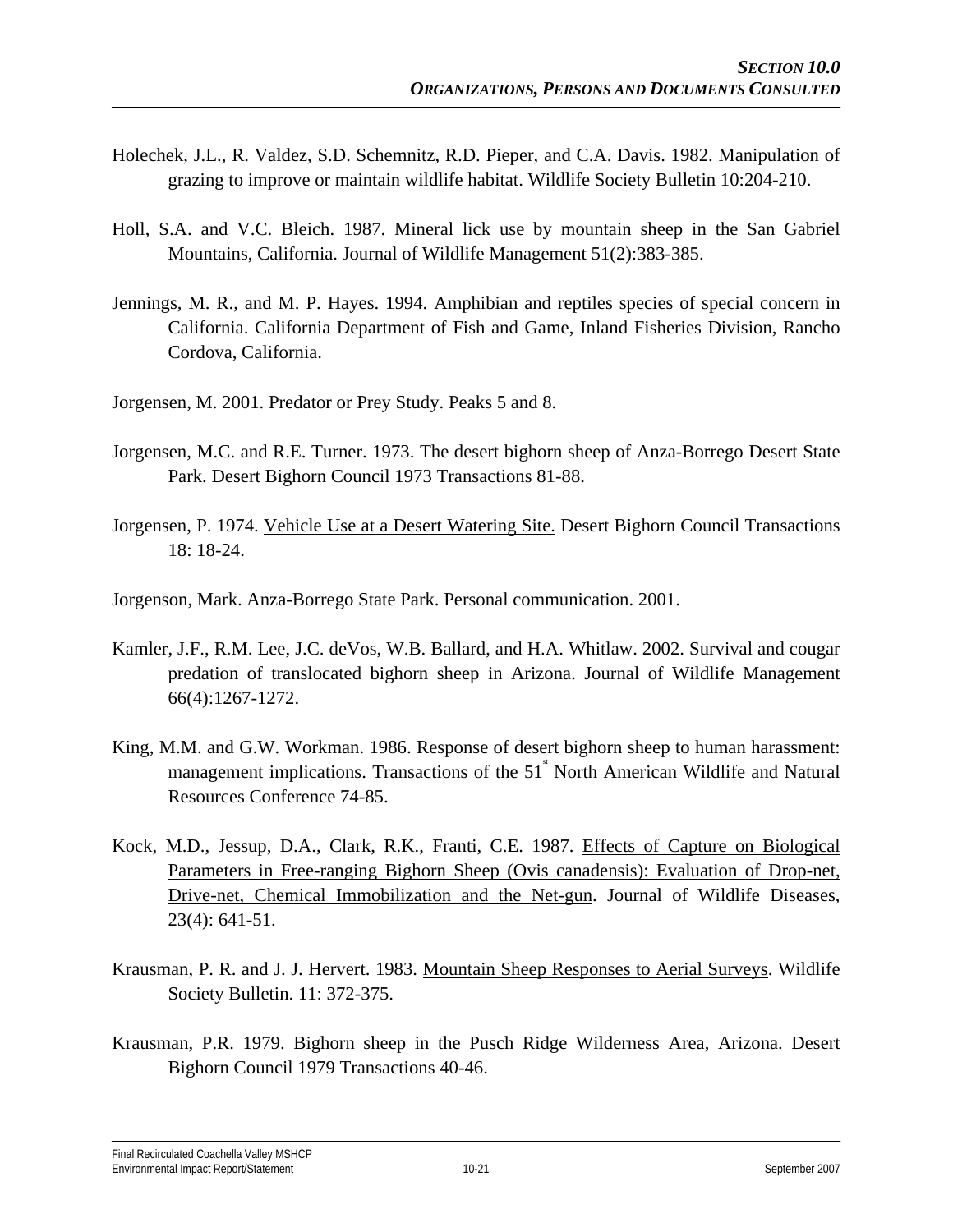- Krausman, P.R. and M.J. Zine. 2000. Behavior of Captive Mountain Sheep in a Mojave Desert Environment. Southwestern Naturalist, 45(2): 184-195.
- Krausman, P.R. and R.C. Etchberger. 1995. Response of Desert Ungulates to a Water Project in Arizona. Journal of Wildlife Management, 59(2): 292-300.
- Krausman, P.R., B.D. Leopold, R.F. Seegmiller, and S.C. Torres. 1989. Relationships between desert bighorn sheep and habitats in western Arizona. Wildlife Monograph 102. 66 pages.
- Krausman, P.R., W.C. Dunn, L.K. Harris, W.M. Shaw, and W.M. Boyce. 2002. Can mountain sheep and humans coexist? International Wildlife Management Congress 224-227.
- Krausman, P.R., W.W. Shaw, R.C. Etchberger, and L.K. Harris. 1995. The decline of bighorn sheep in the Santa Catalina Mountains, Arizona. Pages 245-250 in L.F. De Bano et al., Technical Coordinators. Biodiversity and management of the madreon archipelago; the Sky Island of the southwestern United States and northeastern Mexico. U.S. Department of Agriculture Forest Service. RM-GTR-264.
- Lee, Raymond M. 1993. Status of Bighorn Sheep in Arizona. Desert Bighorn Council. Transactions, Vol. 37. p. 46-47.
- Lenarz, M.S. 1979. Social structure and reproductive strategy in desert bighorn sheep (*Ovis Canadensis mexicana*). Journal of Mammology 60(4):671-678.
- Leslie, D. M. Jr., and C. L. Douglas. 1980. Human Disturbance at Water Sources of Desert Bighorn Sheep Wildlife Society Bulletin 8: 284-290.
- Light, J. T. and R. Weaver. 1973. Report on Bighorn Sheep Habitat Study in the Area for which an Application was Made to Expand the Mt. Baldy Winter Sports Facility. USDA Forest Service Cajon Ranger District, San Bernardino National Forest. 39 pp.
- Lovich, J.E, T.B. Egan and R.C. De Gouvenain.1994. Tamarisk Control on Public Lands in the Desert of Southern California: Two Case Studies. Proceedings of the  $46^{\degree}$  annual California Weed Conference.
- MacArthur, R. A., R.H. Johnston, V. Geist. 1979. Factors Influencing Heart Rate in Free-Ranging Bighorn Sheep: A Physiological Approach to the Study of Wildlife Harassment. Canadian Journal of Zoology 57(10): 2010-2021.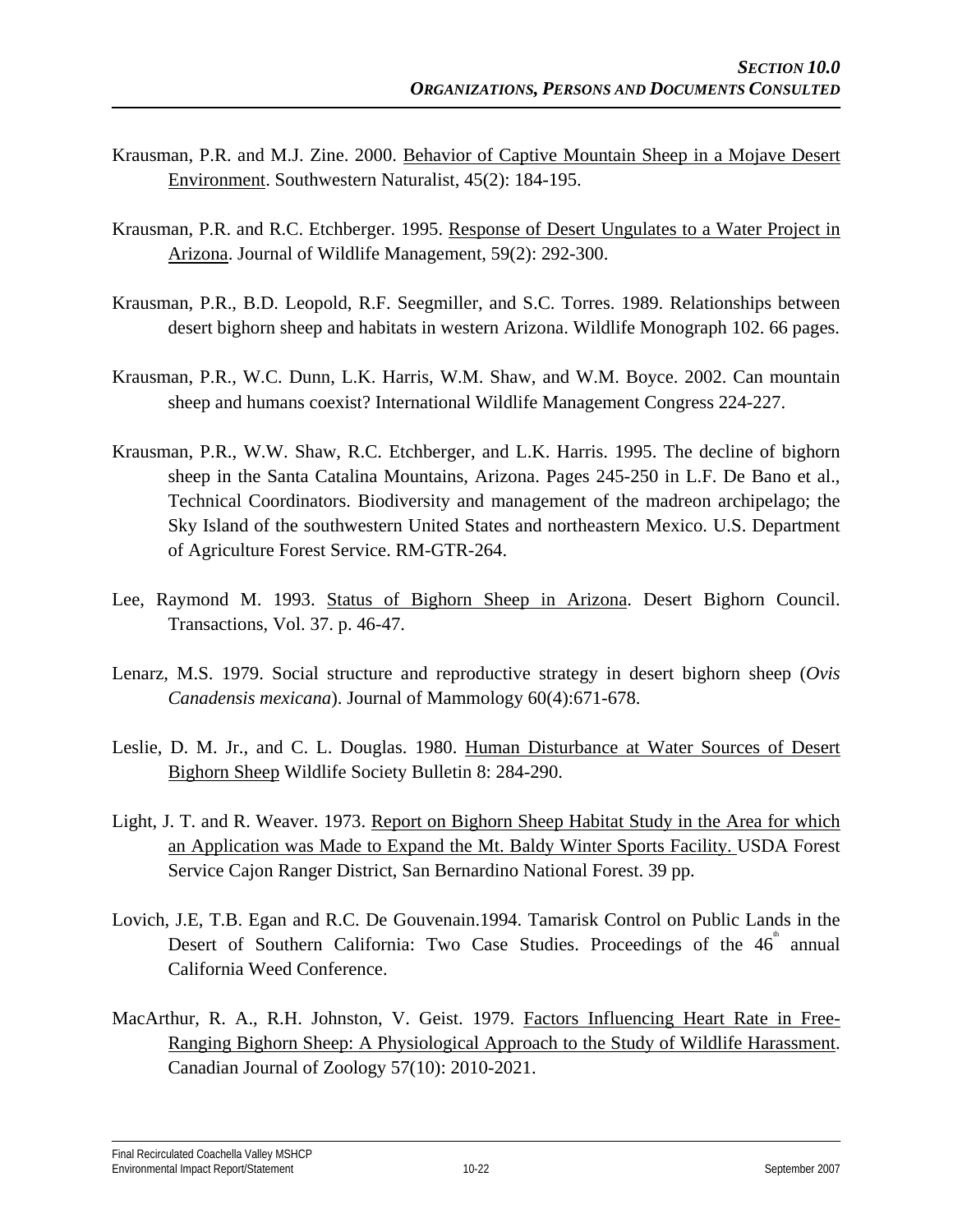- MacArthur, R. A., V. Geist, and R.H. Johnston. 1982. Cardiac and Behavioral Responses of Mountain Sheep to Human Disturbance. Journal of Wildlife Management 46(2): 351-358.
- MacArthur, R.A. and R.H. Johnston. 1986. Cardiac responses of bighorn sheep to trapping and radio instrumentation. Canadian Journal of Zoology 64: 1197-1200.
- Martucci, P. W., D. A. Jessup, G. A. Grant, J. A. Reitan, and W. E. Clark. 1992. Blood Gas and Catecholamine Levels in Capture-Stressed Bighorn Sheep. Journal of Wildlife Diseases 28(2): 250-254.
- May, R.M. and R.M. Anderson. 1979. Population biology of infectious diseases: part II. Nature 280(9):455-461.
- McCarty, C.W. and J.A. Bailey. 1994. Habitat Requirements of Bighorn Sheep. Special Report Number 69. Colorado Division of Wildlife. 27 pp.
- McClorie, A. 2003. Personal Communication. Inyo National Forest, Bishop, CA.
- Menez, A.Z. 1961. Present conditions of the bighorn mountain sheep in the state of Baja California, Mexico. Desert Bighorn Council Transactions 1961 6:13-16.
- Miller, G. D. and E. L. Smith. 1985. Human Activity in Desert Bighorn Habitat: What Disturbs Sheep? Desert Bighorn Council Transactions 29: 4-7.
- Miller, S.G., R.L. Knight, and C.K. Miller. 2001. Wildlife responses to pedestrians and dogs. Wildlife Society Bulletin 29(1):24-132.
- Monson, G. 1980. Distribution and Abundance. Pages 40-51 in G. Monson and L. Sumner, editors. The Desert Bighorn Sheep. University of Arizona Press, Tucson, Arizona.
- Morgantini, L.E. and B.W. Worbets. 1988. Bighorn sheep use of a gas well site during servicing and testing: a case study of impact and mitigation. Biennial Symposium of the Northern Wild Sheep 6:159-164.
- Mullally, D. P. 1959. Notes on the natural history of Rana muscosa Camp in the San Bernardino Mountains. Herpetologica 15:78-80.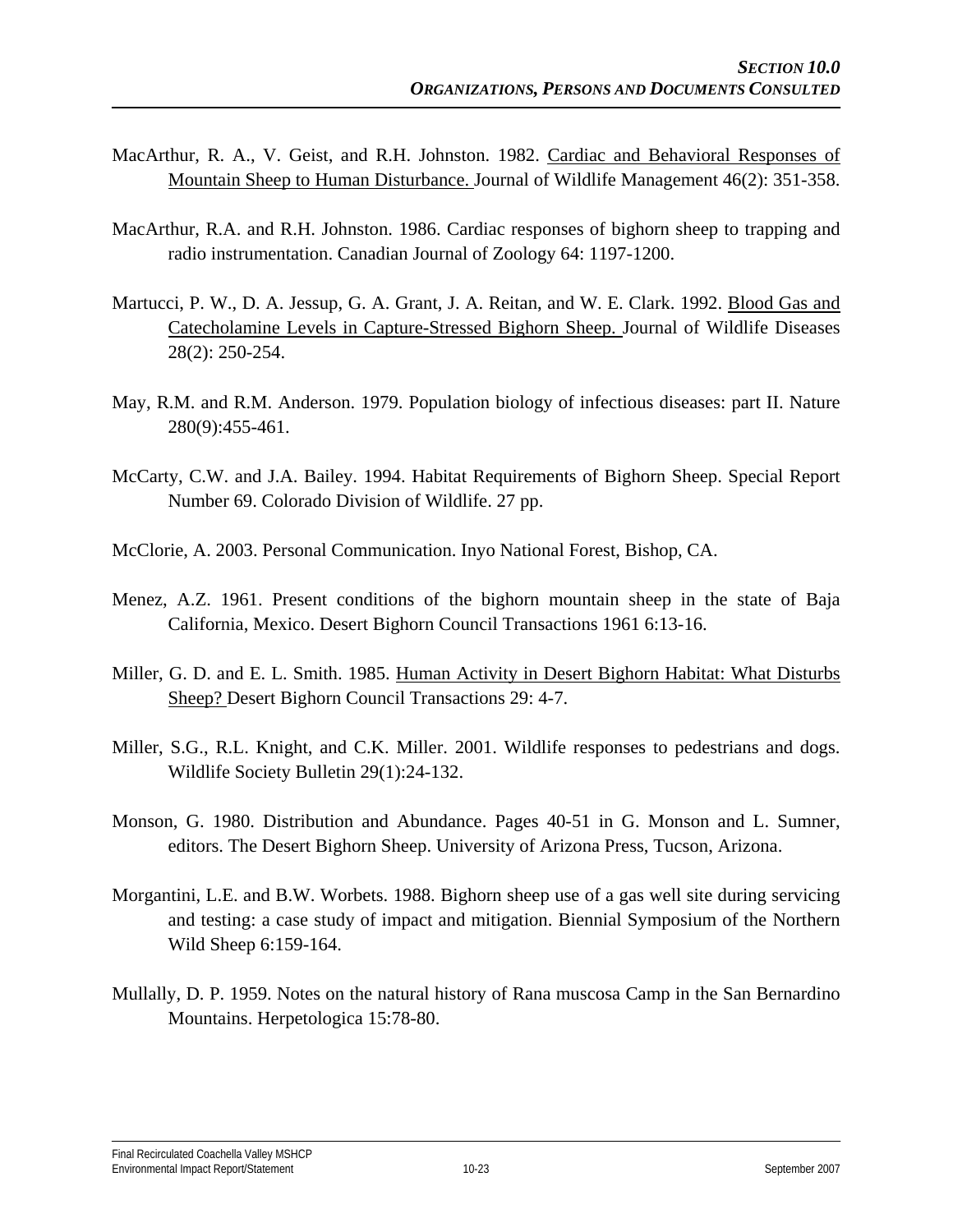- Mullens, B.A. and Dada, C.E. 1992. Spatial and Seasonal Distribution of Potential Vectors of Hemorrhagic Disease Viruses to Peninsular Bighorn Sheep in the Santa Rosa Mountains of Southern California. Journal of Wildlife Diseases, 28(2): 192-205.
- Nelson, Marcus. 1966. Problems of recreational use of game ranges. Desert Bighorn Council 1966 Transactions 13-20.
- Nicol, K. 2003. Personal Communication. California Department of Fish and Game. Bermuda Dunes, California.
- Norris, K. S. 1958. The evolution and systematics of the iguanid genus Uma and its relation to the evolution of other North American desert reptiles. Bull. Am. Mus. Nat. Hist. 114(3):251-326.
- Ostermann, S.D., J.R. DeForge, and W.D. Edge. 2001. Captive breeding and reintroduction evaluation criteria: a case study of peninsular bighorn sheep. Conservation Biology 15(3):749-760.
- Ough, W.D and J.C. deVos, Jr. 1984. Intermountain Travel Corridors and Their Management Implications for Bighorn Sheep. Desert Bighorn Council Transactions 34: 32 -36.
- Palm Springs Desert Resorts Convention and Visitors Bureau, Spring 2000. "Palm Springs Desert Resorts Fact Sheet".
- Papouchis, C. M., F. J. Singer, and W. Sloan. 2000. Effects of Increasing Recreational Activity on Desert Bighorn Sheep in Canyonlands National Park, Utah. Pages 364-391 *in* Singer, F. J. and M. A. Gudorf. Restoration of bighorn sheep metapopulations in and near 15 national parks: conservation of a severely fragmented species. USGS Open File. Report 99-102, MidContinent Ecological Science Center, Fort Collins, CO.
- Papouchis, C.M., F.J. Singer, and W.B. Sloan. 1999. Effects of increasing recreational activity on desert bighorn sheep in Canyon lands National Park, Utah in Thomas, A.E. and H.L. Thomas (editors). 2000. Transactions of the Second North American Wild Sheep Conference. April 6-9, 1999. Reno, NV. 470 pp.
- Papouchis, M., F. J. Singer, and W. B. Sloan. 2001. Responses of Desert Bighorn Sheep to Increased Human Recreation. Journal of Wildlife Mangement 65(3):573-582.
- Peek, J.M., D.A. Demarchi, R.A. Demarchi, and D.E. Stucker. Bighorn sheep and fire: seven case scenarios.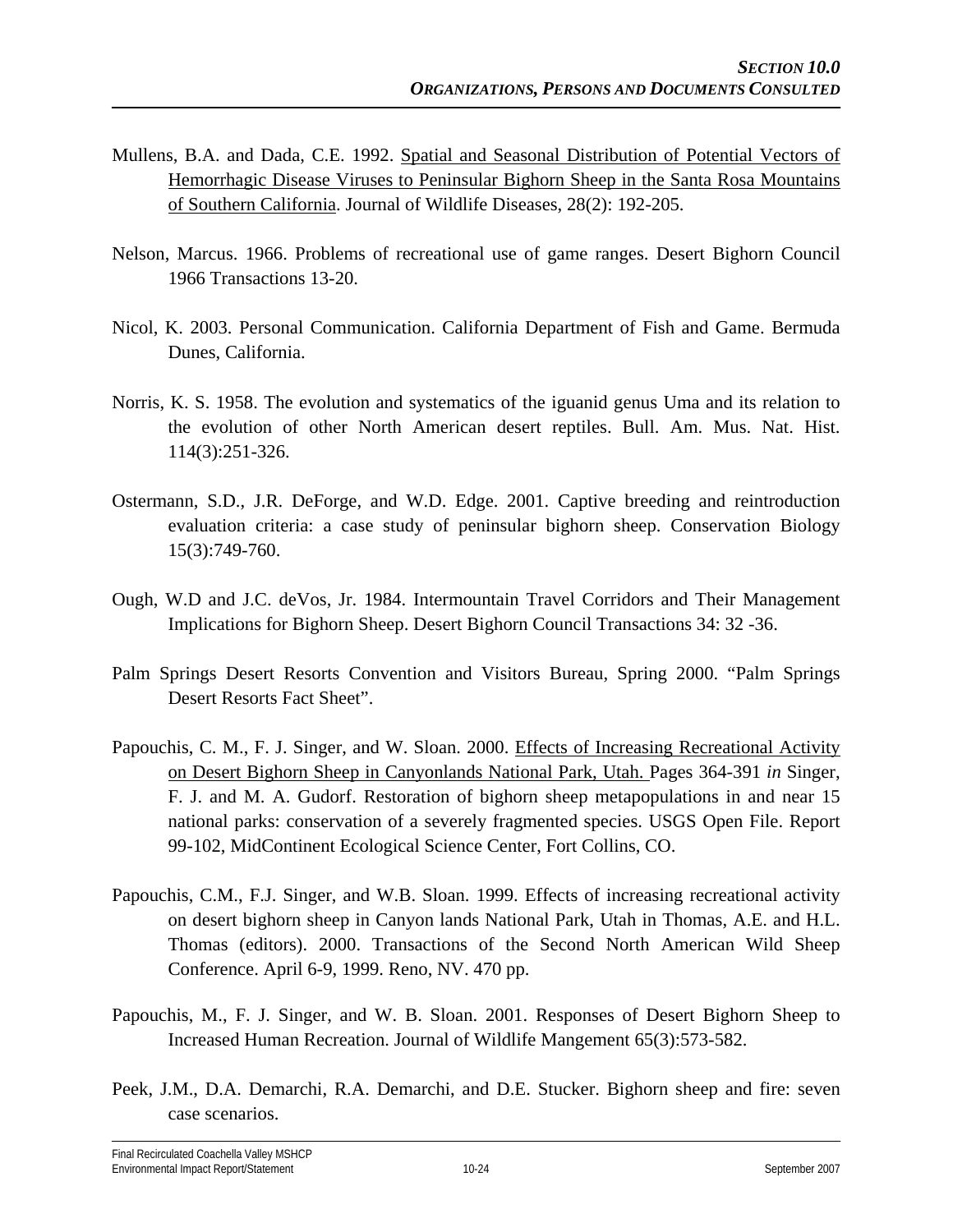Platt, J.R. 1964. Strong Inference. Science 146:347-353.

- Pomerantz, G.A., D.J. Decker, G.R. Goff, and K.G. Purdy. 1988. Assessing impact of recreation on wildlife: a classification scheme. Wildlife Society Bulletin 16:58-62.
- Purdy, K. G. and W. W. Shaw. 1981. An Analysis of Recreational Use Patterns in Desert Bighorn Habitat: The Pusch Ridge Wilderness Case. Desert Bighorn Council Transactions 25: 1-5.
- Quinn, J.F. and A. E. Dunham. 1983. On hypothesis testing in ecology and evolution. Amer. Nat. 118:22-37.
- Restani, M. and J.M. Marzluff. 2002. Funding extinction? Biological needs and political realities in the allocations of resources to endangered species recovery. BioScience 52(2):169- 177.
- Risenhoover, K.L. and J.A. Bailey. 1980. Visibility: An important factor for an indigenous, lowelevation bighorn herd in Colorado. Northern Wild Sheep and Goat Council 2:18-28.
- Risenhoover, K.L. and J.A. Bailey. 1985. Foraging ecology of mountain sheep: implications for habitat management. Journal of Wildlife Management 49(3):797-804.
- Risenhoover, K.L., J.A. Bailey, and L.A. Waklyn. 1988. Assessing the Rocky Mountain bighorn sheep management problem. Wildlife Society Bulletin 16:346/352.
- Rosenzweig, M.L. 1968. Net Primary Production of Terrestrial Communities: Prediction from Climatological Data. American Naturalist 102:67-74.
- Ross, I.P., M.G. Jalkotzy, and M. Festa-Bianchet. 1997. Cougar predation on bighorn sheep in southwestern Alberta during winter. Canadian Journal of Zoology 74: 771-775.
- Rubin, E.S., W.M. Boyce, and E.P. Caswell-Chen. 2002. Modeling demographic processes in an endangered population of bighorn sheep. Journal of Wildlife Management 66(3): 796- 810.
- Rubin, E.S., W.M. Boyce, M.C. Jorgensen, S.G. Torres, C.L. Hayes, C.S. O'Brien, and D.A. Jessup. 1998. Distribution and abundance of bighorn sheep in the Peninsular Ranges, California. Wildlife Society Bulletin 26(3): 539-551.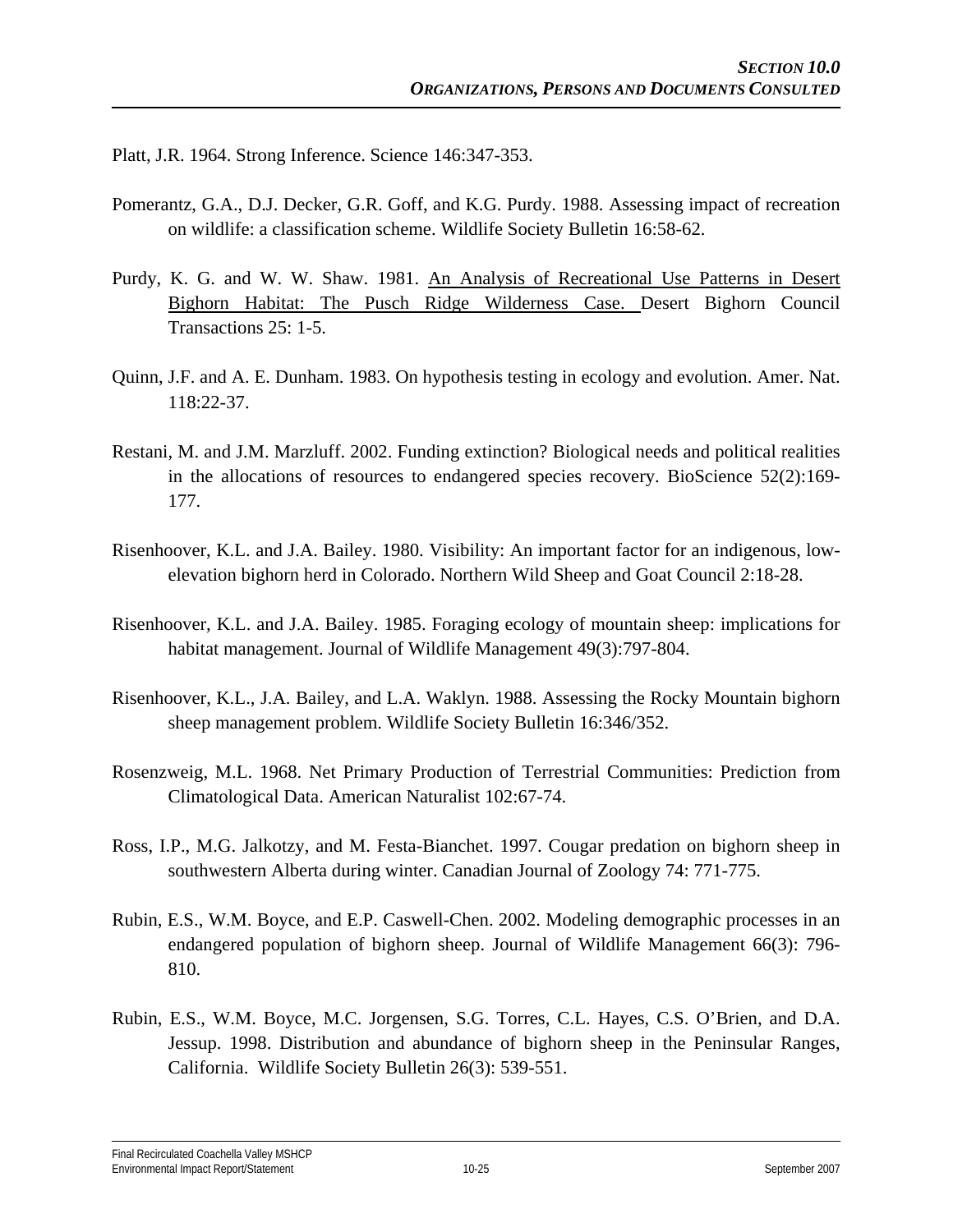- Ruckstuhl, K.E. 1997. Foraging behaviour and sexual segregation in bighorn sheep. The Association for the Study of Animal Behaviour, The University of Sherbrooke 99-106.
- Russi, Terry. 2000. Wildlife biologist Bureau of Land Management. Bishop Field Office, CA, pers. comm.
- Russi, Terry. 2003. Wildlife biologist Bureau of Land Management. Bishop Field Office, CA, pers. comm.
- Sanchez, J.E., R. Valdez, V.W. Howard, M.C. Jorgensen, J.R. DeForge, and -.A. Jesseup. 1988. Decline of the Carrizo Canyon peninsular desert bighorn population. Desert Bighorn Council 1988 Transactions 31-33.
- Santa Rosa Mountains Wildlife Habitat Management Plan: A Sikes Act Project. 1980. Prepared by the Bureau of Land Management and California Department of Fish and Game.
- Sayre, R.W., R.W. Seabloom, and W.F. Jensen. 2002. Responses of bighorn sheep to disturbance in low-elevation grasslands. The Prairie Naturalist 34(1/2): 31-46.
- Schoenecker, K.A. and P.R. Krausman. 2002. Human disturbance in bighorn sheep habitat, Pusch Ridge Wilderness, Arizona. Journal of Arizona-Nevada Academy of Science 34(1):63-86.
- Schoeneckor, K.A. 1997. Human disturbance in bighorn sheep habitat, Pusch Ridge Wilderness, Arizona. Thesis, University of Arizona, Tucson, USA.
- Schultz, R.D. and J.A. Bailey. 1978. Responses of national park elk to human activity. Journal of Wildlife Management 42(1):91-100.
- Schwartz, O.A., V.C. Bleich, and S.A. Holl. 1986. Genetics and the conservation of mountain sheep Ovis Canadensis nelsoni. Biological Conservation 37:179-190.
- Scott, J.E. 1986. Food habits and nutrition of desert sheep (*Ovis Canadensis cremnobates)* in the Santa Rosa Mountains, California. Bighorn Research Institute, Palm Desert, CA.
- Sheep. Journal of Wildlife Management 43(4): 909-915.
- Singer, F.J., L.C. Zeigenfuss, and L. Spicer. 2001. Role of patch size, disease, and movement in rapid extinction of bighorn sheep. Conservation Biology 15(5):1347-1354.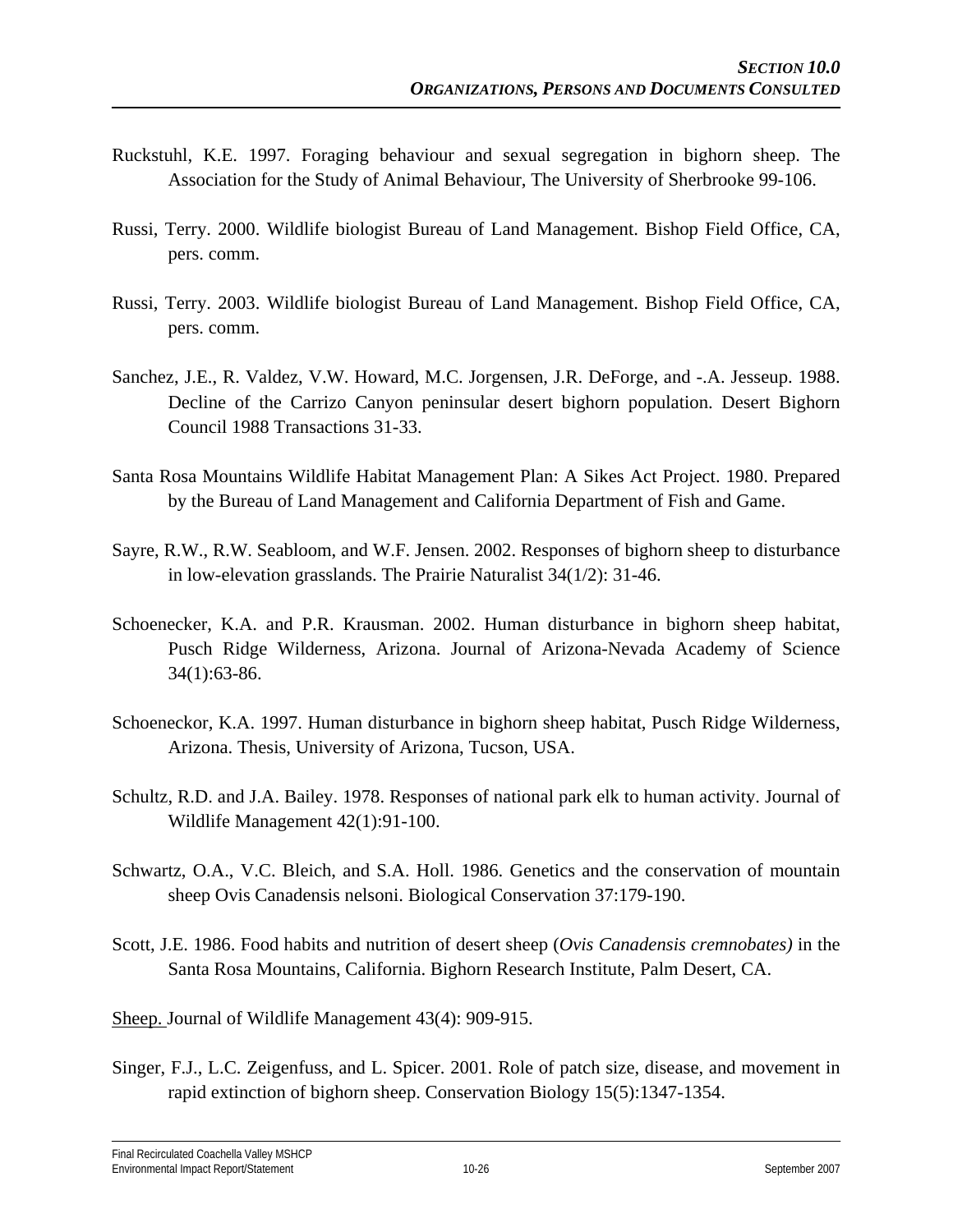- Smith, N.S. and P.R. Krausman. 1988. Desert Bighorn Sheep: A Guide to Selected Management Practices. Biological Report 88(35). U.S. Department of the Interior, Fish and Wildlife Service, Washington DC 20240.
- Smith, T.S., P.J. Hardin, and J.T. Flinders. 1999. Response to bighorn sheep to clear-cut logging and prescribed burning. Wildlife Society Bulletin 27: 840-845.
- Spraker, T.R., C.P. Hibler, G.G. Shoonveld and W.S. Adney. 1984. Pathologic changes and mircoorganisms found in bighorn sheep during a stress-related die-off. J. Wildl. Disease 20(4):319-327.
- Stebbins, R. C. 1944. Field notes on a lizard, the mountain swift, with special reference to territorial behavior. Ecology 25:233-245.
- Stemp, R.E. 1983.Heart rate responses of bighorn sheep to environmental factors and harassment. Thesis, The University of Calgary.
- Taylor, Joan. Sierra Club, San Gorgonio Chapter. Personal communication. October 14, 2001.
- Taylor, Joan. Sierra Club, San Gorgonio Chapter. Personal communication. March 27, 2003.
- Taylor, Joan. Sierra Club, San Gorgonio Chapter. Personal communication. May 1, 2003.
- Taylor, Joan. Sierra Club, San Gorgonio Chapter. Personal communication. May 6, 2003.
- Taylor, Joan. Sierra Club, San Gorgonio Chapter. Personal communication. May 8, 2003.
- Taylor, Joan. Sierra Club, San Gorgonio Chapter. Personal communication. May 23, 2003.
- Taylor, Joan. Sierra Club, San Gorgonio Chapter. Personal communication. June 3, 2003.
- Taylor, Joan. Sierra Club, San Gorgonio Chapter. Personal communication. July 17, 2003.
- Tevis, L. 1959. Man's effect on bighorn in the San Jacinto Santa Rosa Mountains. Desert Bighorn Council Transactions 1959 4:69-76.
- Tevis, Lloyd. 1956. Battle to save the bighorn range in Santa Rosa Mountains of California. Desert Bighorn Council 1956 Transactions 103-107.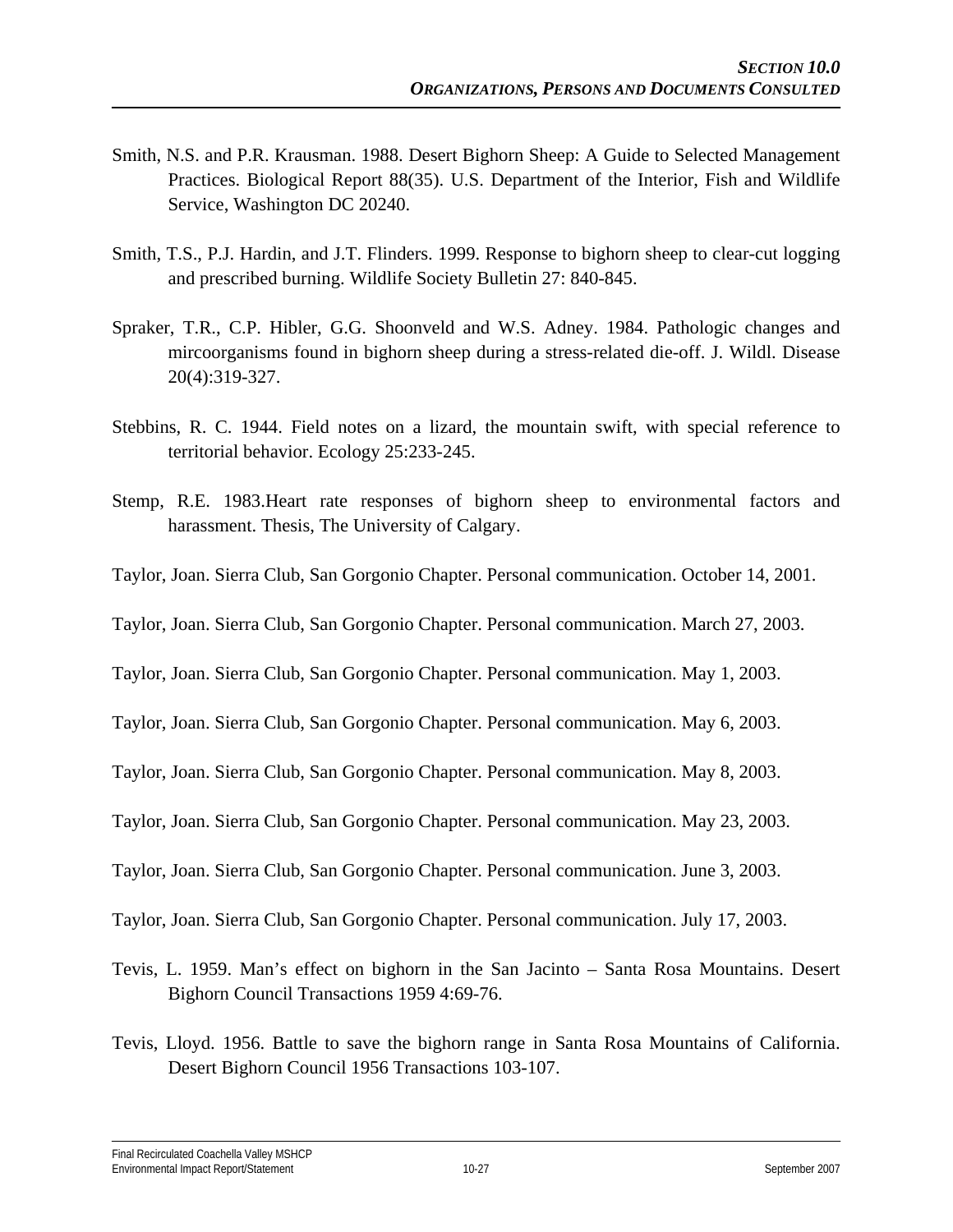- Thorne, E.T., T. Varcalli, K. Becker and G.B. Butler. 1978. Some thoughts on the consequences of non-trophy sheep hunting in the Wind River Mountains of Wyoming. Proc. N. Wild Sheep and Goat Council 5:42-51.
- Turner, J.C. 1973. Water, energy and electrolyte balance in the desert bighorn sheep, *Ovis canadensis*. Dissertation, University of California, Riverside, USA.
- U.S. Census Bureau, Census 2000.
- U.S. Fish and Wildlife Service. 2000. Recovery Plan for Peninsular Ranges Bighorn Sheep. U.S. Department of the Interior. Portland Regional Office. Portland, OR.  $xy + 251$  pp
- U.S. Fish and Wildlife Service. 1973. Endangered and Threatened Wildlife and Plants: Determination of Endangered Status for the Desert Slender Salamander. 50 CFR Part 17. Federal Register 39 (106):14678.
- U.S. Fish and Wildlife Service. 1980. Endangered and Threatened Wildlife and Plants; listing as threatened with critical habitat for the Coachella Valley fringe-toed lizard. 50 CFR Part 17. Federal Register 45:63812-63820.
- U.S. Fish and Wildlife Service. 1982. Desert Slender Salamander Recovery Plan. U.S. Fish and Wildlife Service. Portland, Oregon. June 1982. 33 pp.
- U.S. Fish and Wildlife Service. 1998. Final Rule. Endangered and Threatened Wildlife and Plants: Determination of Endangered or Threatened Status for Five Desert Milk-vetch Taxa from California. Federal Register 63, 193 (1998).
- U.S. Fish and Wildlife Service. 2002. Southern California Population of Mountain Yellow-Legged Frog Determined to be Endangered. News Release. July 2, 2002.
- U.S. Fish and Wildlife Service. 1986a. Endangered and threatened wildlife and plants; Proposed endangered status for the least Bell's vireo. Final Rule. Federal Register 51:16474-16482.
- United States Department of Agriculture. 2001. Management direction for the Ansel Adams, John Muir and Dinkey Lakes Wildernesses. Final Environmental Impact Statement. Forest Service. Pacific Southwest Region.
- Van Dyke, W.A., A. Sands, J. Yoakum, A. Polenz, and J. Blaisdell. 1983. Wildlife habitats in managed rangelands – the Great Basin of southeastern Oregon. General Technical Report PNW-159, USDA Forest and Range Exp. Sta., Portland, Oregon. 37pp.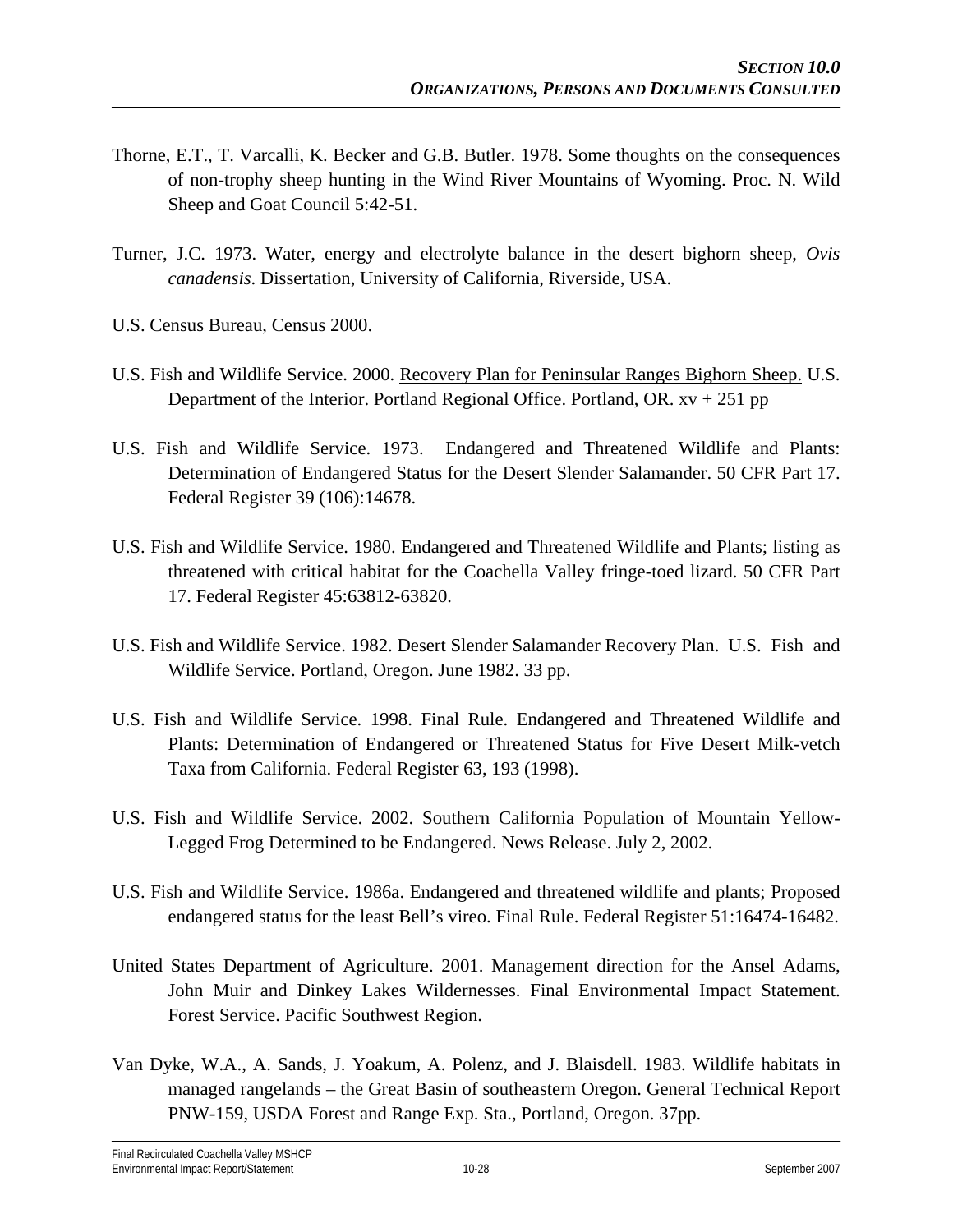- Wagner, G. and J.M. Peek. 1999. Activity patterns of Rocky Mountain bighorn ewes in central Idaho. Habitat Problems and Human Disturbance. Reno Nevada Conference 103-121.
- Wagner, G. D. and J. M. Peek. 1999. Activity Patterns of Rocky Mountain Bighorn Ewes in Central Idaho. Second North American Wild Sheep Conference. April 6-9, 1999. Reno, NV.
- Wakelyn, L.A. 1987. Changing habitat conditions on bighorn sheep ranges in Colorado. Journal of Wildlife Management 51:904-912.
- Weaver and Mensch. 1970. Bighorn Sheep in southern Riverside County. California Department of Fish and Game, Wildlife Management Administration Report No. 70-5. 36pp.
- Weaver, R. 2000. Biologist, retired. California Department of Fish and Game. pers.comm.
- Wehausen, J. D. 1980. Sierra Nevada Bighorn Sheep: History and Population Ecology Ph.D. Dissertation, University of Michigan. 243 pp.
- Wehausen, J.D. 1996. Effects of Mountain Lion Predation on Bighorn Sheep in the Sierra Nevada and Granite Mountains of California. Wildl. Soc. Bull. 24(3): 471-479.
- Wehausen, J.D. 1983. White Mountain bighorn sheep: an analysis of current knowledge and management alternatives. Administrative Report, Inyo National Forest.
- Wehausen, J.D., V. C. Bleich, B. Blong, and T. L. Russi. 1987. Recruitment dynamics in a Southern California mountain sheep population. Journal of Wildlife Management 51:86- 98.
- Whittaker, D. and R.L. Knight. 1998. Understanding wildlife responses to humans. Wildlife Society Bulletin. 26(2):312-317.
- Yalden, D.W. 1990. Recreational disturbance of large mammals in the Peak District. Journal of Zoological Society in London 221:293-326.
- Yarmoloy, C., M Bayer, and V. Geist. 1988. Behavior responses and reproduction of mule deer, *Odocoileus hemionus*, does following experimental harassment with an all-terrain vehicle. The Canadian Field-Naturalist 102:425-429.